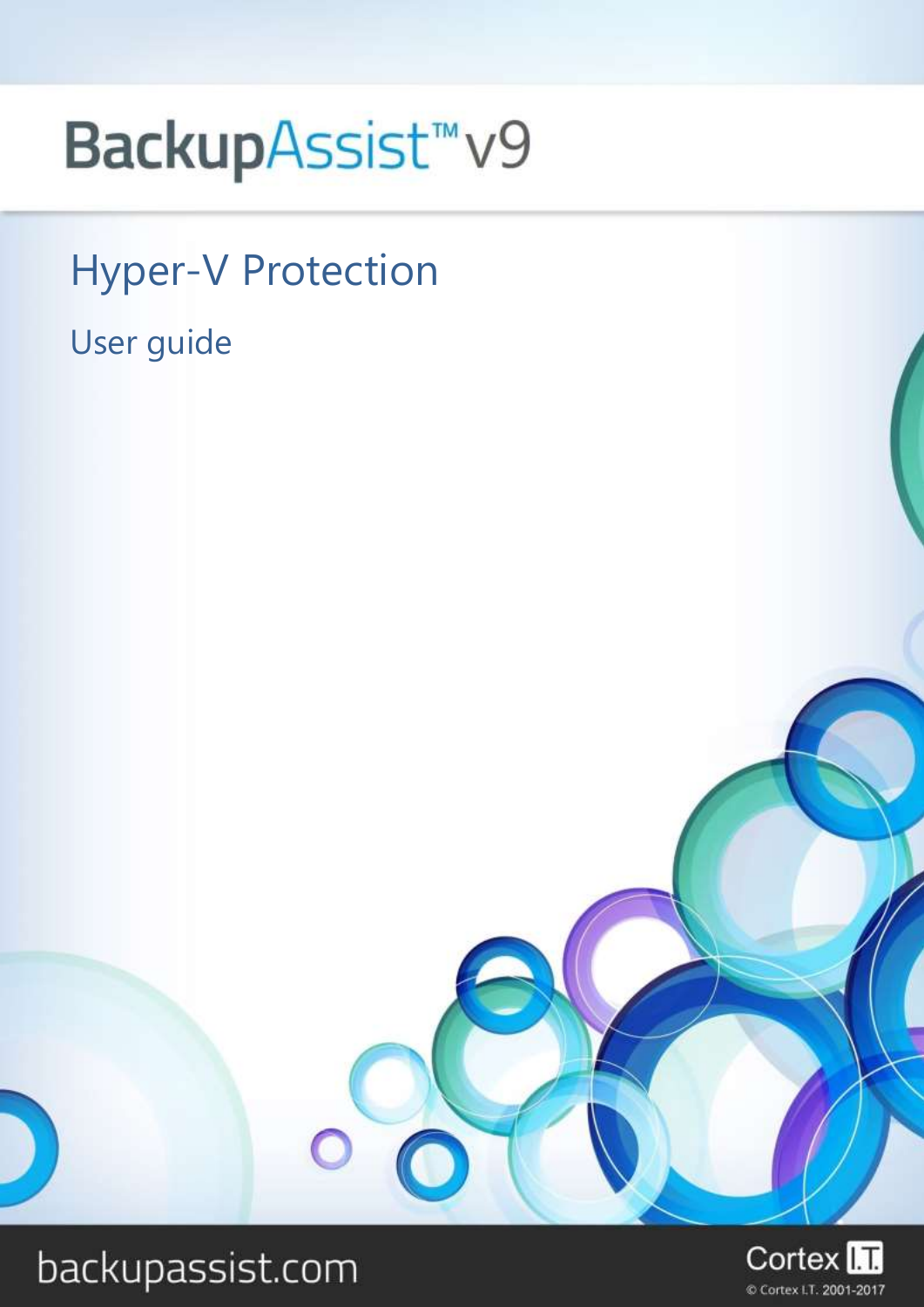## **Contents**

| 1.  |  |
|-----|--|
|     |  |
|     |  |
|     |  |
| 2.  |  |
|     |  |
|     |  |
|     |  |
|     |  |
| 3.  |  |
| 4.  |  |
|     |  |
|     |  |
|     |  |
|     |  |
|     |  |
| 5.  |  |
|     |  |
|     |  |
| 6.  |  |
|     |  |
|     |  |
|     |  |
| 7.  |  |
| 8.  |  |
| 9.  |  |
| 10. |  |
|     |  |
|     |  |
|     |  |
| 11. |  |

 $\mathbf 1$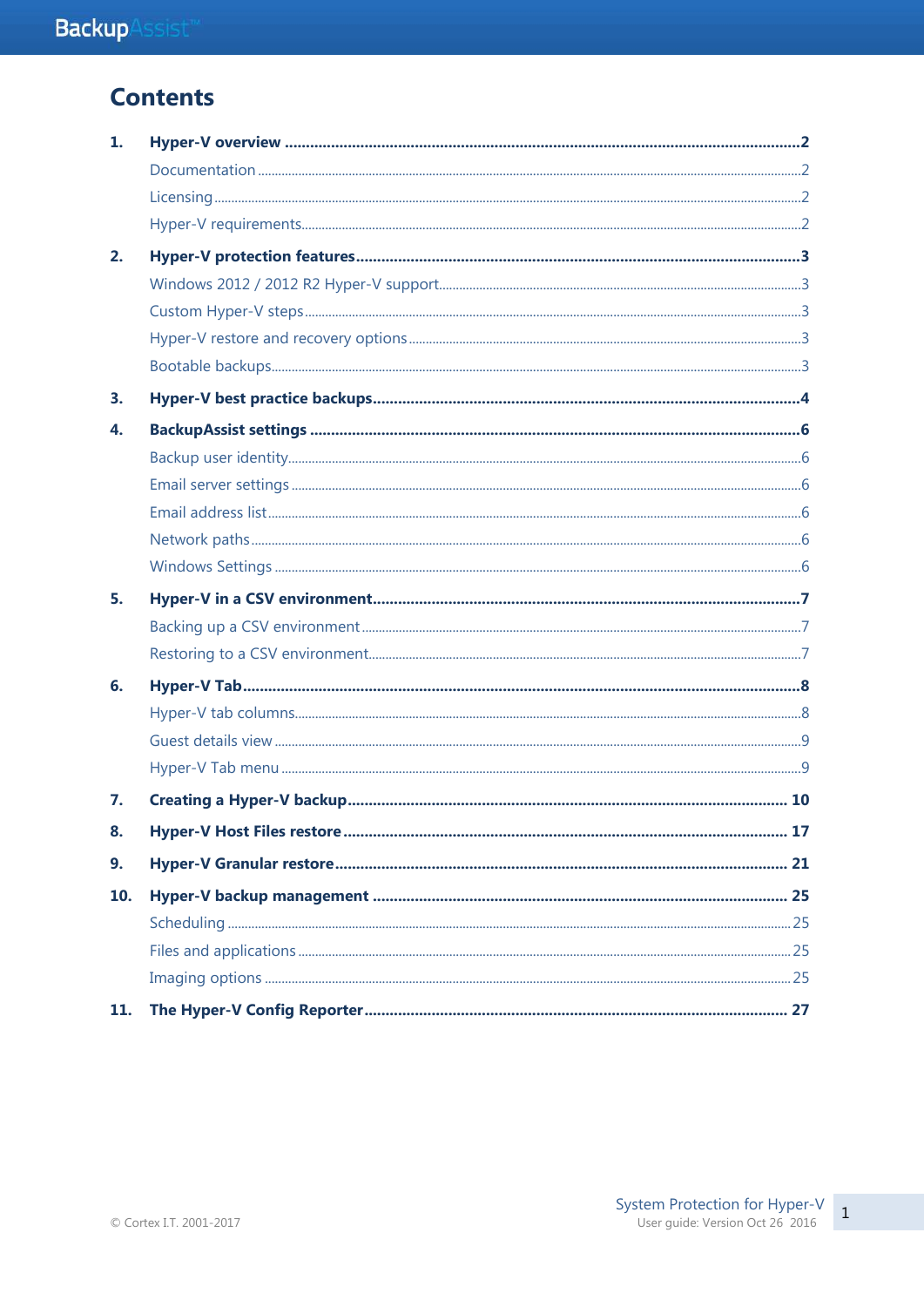## 1.Hyper-V overview



for files, folders and applications. Recommended for Hyper-V Method: Drive Imaging Backup to Disk / iSCSI / NAS

This guide explains how to create Hyper-V backups using System Protection, how to perform Hyper-V guest and host restores, and how to perform granular restores using the Hyper-V Advanced Add-on.

File Protection and File Archiving can also be used to back up Hyper-V environments, but System Protection is our recommended backup type for Hyper-V because it supports:

- Customized Hyper-V destination, CSV and Exchange Server detection steps
- Block level backups of a Hyper-V Server
- Incremental image backups, including [fast incremental.](http://www.backupassist.com/blog/support/fast-incremental-backups-for-system-protection/#more-2574)
- Superior handing of large files.
- Bare-metal [recovery](http://www.backupassist.com/education/v9/backupassist/system-recovery-guide.html)

### Documentation

The following documentation and articles are available as additional reading.

- For expert Hyper-V backup advice, see the Hyper-V [implementation](http://www.backupassist.com/education/resources/hyperv_implementation_guide.html) and [best practice](http://www.backupassist.com/blog/support/10-tips-for-best-practice-hyper-v-backups/) quides.
- To learn about moving physical servers to virtual servers, see our [P2V with Hyper-V article.](http://www.backupassist.com/blog/guides/p2v-with-hyper-v-whats-it-all-about/)
- If you're using Exchange Protection as your backup, you should read this [Exchange backup article.](http://www.backupassist.com/education/articles/mailbox-backups-from-hyper-v-host.html)
- For an overview of the difference between Hyper-V and VMware, see our [Hyper-V VMware article.](http://www.backupassist.com/education/articles/difference-between-windows-hyper-v-and-vmware.html)

## **Licensing**

System Protection is a standard feature included with the BackupAssist, and requires a BackupAssist license once the initial trial period has expired. To perform a Hyper-V Granular Restore or a Rapid VM Recovery requires the *Hyper-V Advanced Add-on* license, once the initial trial period has expired.

## Hyper-V requirements

BackupAssist supports Hyper-V Servers (including CSV) with the following operating systems:

- Windows Server 2016 from v9.5 (does not include CSV support)
- Windows Server 2012 / 2012 R2, including Server Core and Hyper-V Server versions.
- Windows Server 2008 R2, including Server Core and Hyper-V Server versions.
- Windows Server 2008

Pre-requisites for BackupAssist Hyper-V protection

- Windows Server Backup. If Windows Server Backup is not installed, BackupAssist will provide a prompt to install it when the first backup job is created.
- In a CSV environment, BackupAssist must be installed and licensed on each host.
- For Windows Server 2008/2008 R2 the partition size of the disks being backed up should be less than 2TB

The following features support guests backed up from CSV environments:

- The Exchange granular restores
- The Hyper-V granular restores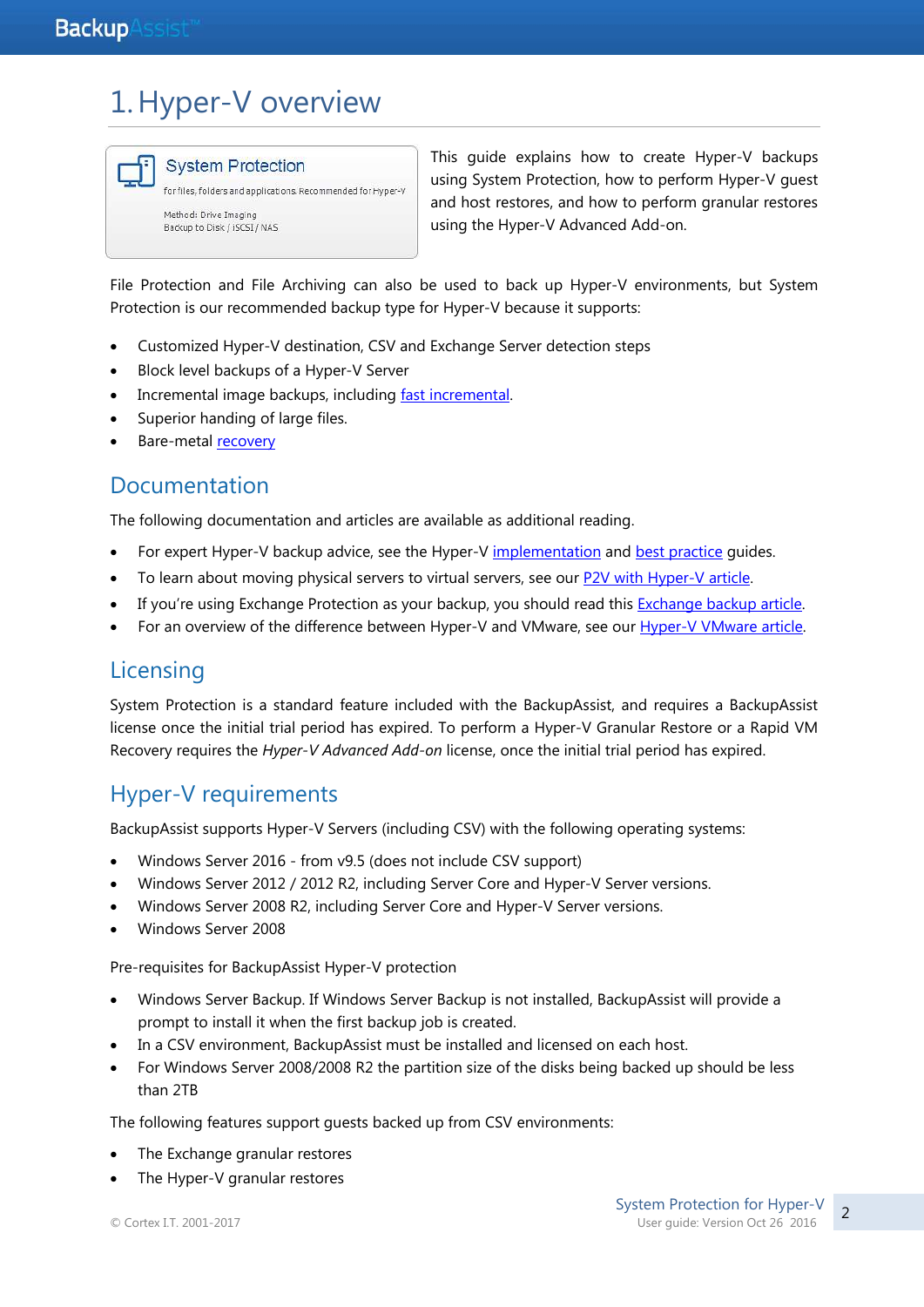## 2.Hyper-V protection features

## Windows 2012 / 2012 R2 Hyper-V support

Windows Server 2012 introduces the CSVFS format, which allows a cluster to differentiate CSV storage from NTFS storage. BackupAssist's support for these and other feature is listed below:

- BackupAssist can back up Hyper-V guests located on CSV storage using the CSVFS file system.
- BackupAssist supports SMB 3.0 servers as a CSVFS backup destination.
- BackupAssist does not support backups of CSVFS and NTFS locations in the same snapshot. E.g. It's not possible to back up a guest that uses CSV as well as a guest that uses an NTFS volume.
- BackupAssist supports Hyper-V Replica and can back up and restore a primary Hyper-V guest.

## Custom Hyper-V steps

When you use BackupAssist System Protection to create a Hyper-V backup job, you will be presented with the following Hyper-V specific, setup screens.

**Hyper-V Data Selections screen** makes it easier to select Hyper-V guests and guest configuration files for Application consistent guest only backups, as well as full host backups.

**A dedicated Exchange VM detection screen** allows you to provide Exchange authentication information so that BackupAssist can to detect what guests have an Exchange Server, and list the EDB files available for each guest when you perform an Exchange Granular Restore.

**A dedicated CSV staging step is** used to define a staging location. This location is used to put your guests and host into a single image, even if they are on different volumes.

## Hyper-V restore and recovery options

BackupAssist can restore and recover Hyper-V data using these features.

**Integrated Restore Console:** restore files from a Hyper-V host.

**Hyper-V Granular Restore:** restore individual files from inside of a guest. Requires the Hyper-V Advanced Add-on.

**Exchange Granular Restore:** restore mail items from an Exchange Server installed on a guest. Requires the Exchange Granular Add-on and the Hyper-V Advanced Add-on.

**Rapid VM Recovery:** spin up a single guest from its backup destination to keep critical systems online. Requires the Hyper-V Advanced Add-on.

Full VM Recovery: recovers a guest back to the host.

## Bootable backups

If you create a System Protection bare-metal backup on an external USB hard disk, the media can be made into a *Bootable Backup Media*. The backup media can be used to boot into a RecoverAssist recovery environment and recover the server, without a separate boot disk.

The backup media will be made bootable the first time the job runs unless you deselect the **Make media bootable with RecoverAssist** tick box on the *Set up destination* step.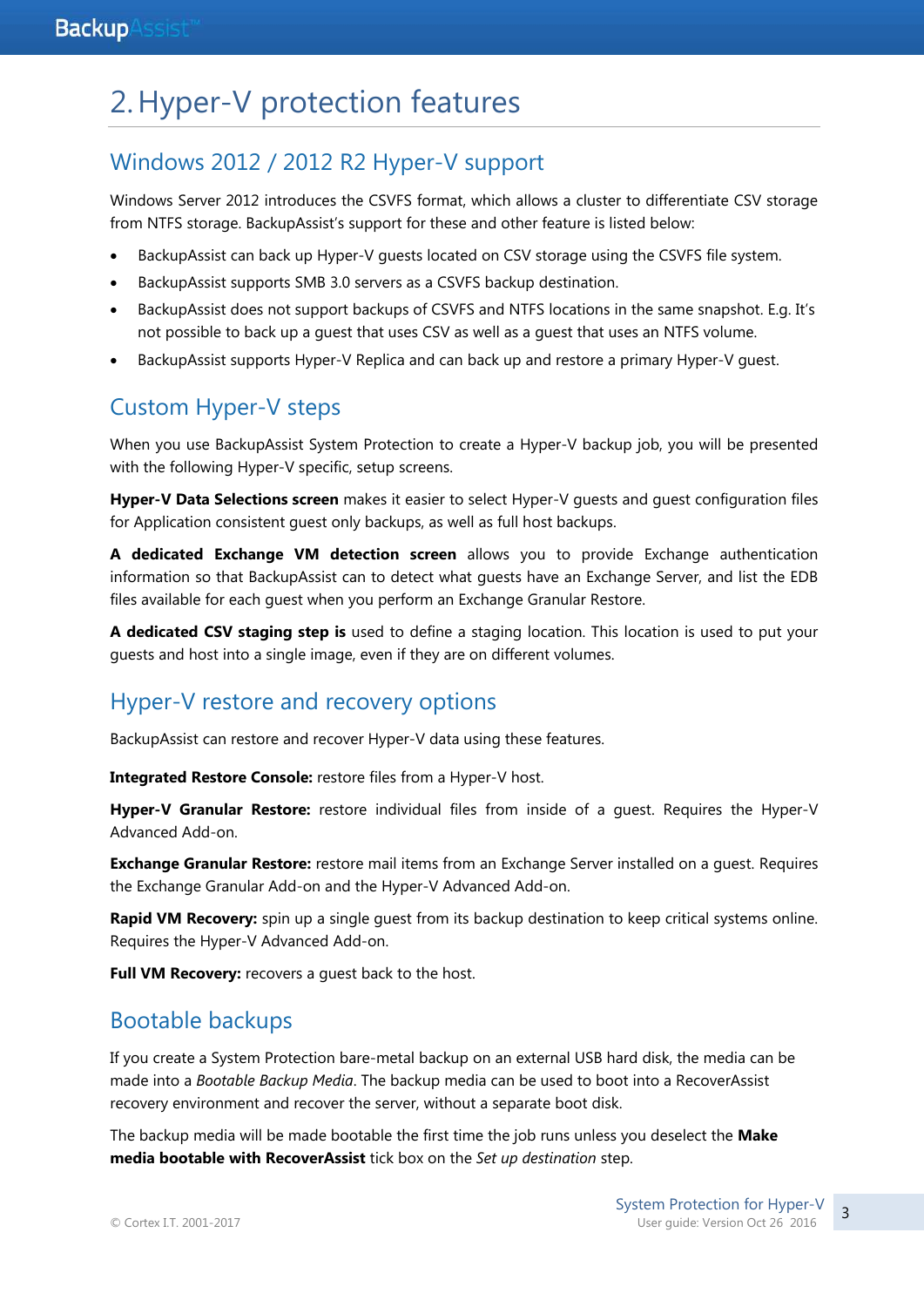## 3.Hyper-V best practice backups

Backing Hyper-V virtual machines, can become complicated once you factor in host data, volumes, domains, disks, VSS writers, services and the resulting issues that can arise. To keep the backups of your virtual machines as simple and robust as the environments themselves, we've put together a list of 10 tips for best practice Hyper-V backups.

#### **1. Do not install other roles or applications on your Hyper-V host.**

Your physical Hyper-V host server should only have one function, to be the Hyper-V host server. It should not double as a file server, a DNS server or, even worse, an application server. Any non-Hyper-V software and data should be on another physical server or one of the Hyper-V guests.

If you don't follow this advice, you can complicate host level backups and affect the stability of the host server itself. Any problem with another role or application on the Hyper-V host can impact the guests. Even something as simple as a patch to an application could require a physical server reboot, and cause an outage for all of your Hyper-V guests (VMs) and the services they provide.

#### **2. Only assign a single role or application to each guest**

Each Hyper-V guest (VM) should only have a single role or application. It's easy enough to make another guest, and dedicated environments are what make virtual machines so great.

For backups, having only one role or application per guest makes it easier to:

- Recover guests and services in a managed way.
- Allocate backup agents and licenses
- Perform granular restores of data inside of Hyper-V guests.

#### **3. Focus on guest only Hyper-V backups**

The Hyper-V host provides the platform, architecture and processes required to support and maintain your Hyper-V guests (VMs). Although it's good to have a bare-metal backup of the entire physical server, backups of just the Hyper-V guests can also be very useful as they contain all the data you need and use less space. For a recovery, you can just reinstall the Hyper-V Server and use the backup to add the guests back. A mix of weekly full-metal archive backups and daily "guest only" backups can provide a good balance.

#### **4. Enable Hyper-V integration services**

Backup software can use a VSS snapshot to maintain a copy of data that has changed during the backup, so that all of the data in the backup reflects the data as it was at a single point in time – this is called crash-consistent. Application-consistent means a VSS-Aware application checks its own files in the VSS snapshot to make sure they are correct. For example, information in memory and uncompleted database transactions are included in the snapshot, making it more accurate and consistent. This is critical, especially for applications like Exchange and SQL.

Without *Hyper-V Integration Services* installed, a Hyper-V guest (VM) will not be aware of the backup job so you will only get a crash-consistent backup. When you install the *Hyper-V Integration Services* on the host, and enable it on the guest, the host and guest VSS writers can work together to create online, application-consistent backups of applications like Exchange and SQL, inside the Hyper-V guest.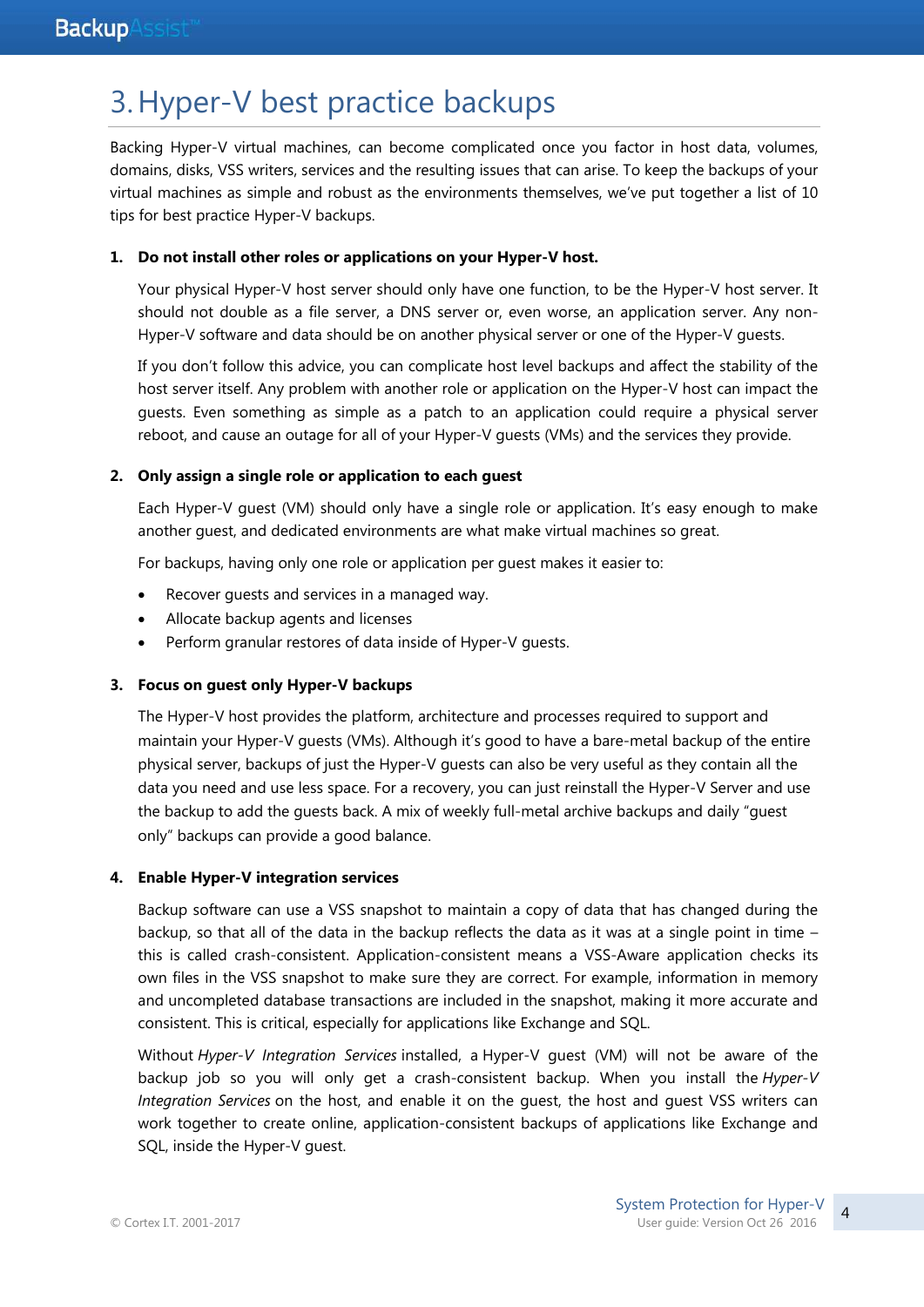#### **5. Run the backup on the Hyper-V host server, not the guest**

The easiest way to protect Hyper-V guests is to install your backup software on the Hyper-V host (physical server) and back up the guests from there. This way you can back up multiple guests using the same backup job, and have those guests in a single backup. This will also save money, because you only need one backup license. Some backup solutions may require a backup agent on each guest but BackupAssist only requires a single host license.

As long as you have Hyper-V integration services installed, the Hyper-V VSS writer on the host, where the backup is running, can communicate with an application (Exchange, SQL) VSS writer on the guest, so that you have application-consistent backups of all guests - in a single backup.

To learn more about the VSS process, see our [virtual shadow copy article.](http://www.backupassist.com/BackupAssist/tour_creating_consistent_backups_with_vss.html)

#### **6. Do not back up a CSV device directly**

If your guests use a cluster shared volume (CSV), do not back up the CSV device directly because the Hyper-V Server's VSS writer will not be involved. Back up the Hyper-V Server so that the Hyper-V VSS writer is used to make application-consistent backups of data on the cluster shared volume.

#### **7. Don't put the Hyper-V host on the same domain as the guests**

This safeguard applies when one of your Hyper-V guests (VMs) has the role of domain controller. If that domain controller guest goes down and the host is on the same domain, you may not be able to log into your Hyper-V Server.

#### **8. Backup the whole volume**

When performing a Hyper-V image backup (i.e. BackupAssist [System Protection](http://www.backupassist.com/education/v9/backupassist/system-protection-guide.html) backup), it's best to back up the whole volume. This can improve the performance of incremental image backups, and it makes the backups faster.

If you follow this best practice, and backup the whole volume, you should have your nonproduction guests (VMs) on a different volume, so that you can exclude them from the backup. If you mix guest categories or guest files across volumes, both backups and restores become more complicated and less efficient.

#### **9. Keep system and guest data on separate volumes.**

The volume you install Microsoft Hyper-V Server onto, and the volume used by the physical server's operating system, should not be used to store Hyper-V guest data (VHDs). For example, if your physical server uses C: drive, your Hyper-V guests should not. They should have their own volumes, and those volumes should not contain system files, such as the physical server's swap file. This is important for performance and to remove conflicts. It's also important for backups because you want to be able to make "guest only" backups using complete volumes.

#### **10. Use fixed virtual disks**

The types of disks you use can have an impact on your Hyper-V host server's performance and data integrity, both of which are important for backups. For this reason, your Hyper-V host server should use fixed virtual disks. Pass-through disks add complexity and don't allow VM snapshots or Hyper-V replica, and dynamic and differencing disks add a performance and space overhead. Fixed disks enable better performance and data integrity. This means better backups.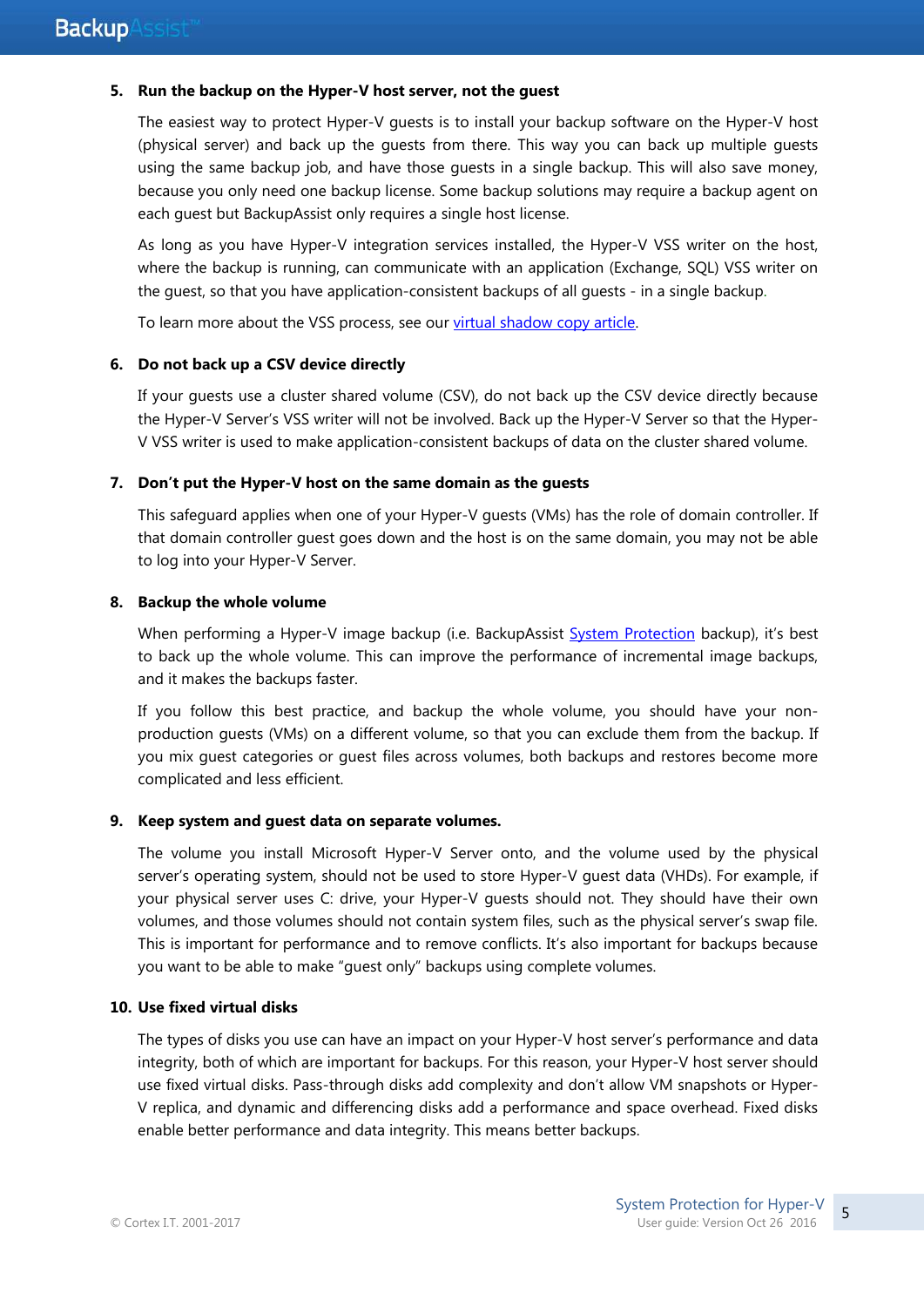## 4.BackupAssist settings



When creating a backup job, there are some global settings that should be configured in BackupAssist. If they are not configured, you will be prompted to complete them during the creation of your first backup. It is recommended that this is done in advance.

<span id="page-6-0"></span>BackupAssist's settings can be entered and modified using the selections available in the **Settings** tab**.**  Clicking on the *Settings* tab will display the selections as icons. Four of these are used when creating new a backup job and each one is described below:

## Backup user identity

Backup jobs require an administrator account with read access to the data source, and full read-write access to the backup's destination. It is recommended that a dedicated backup account is created for this purpose. The account's details are entered here and your backup jobs will be launched using these credentials. The account's permissions will be validated both when the backup user identity is entered and when the job is executed. If no account is specified or the account has insufficient permissions, the backup job will fail and note the error in the backup report.

A video explaining the creation of a backup user identity can be found on our, [Videos Webpage.](http://www.backupassist.com/education/videos.html)

### Email server settings

This menu item is used to enter the details of the SMTP server used by BackupAssist to send email notifications. The SMTP server must be configured if you want to have an email *Notifications* step enabled when you create a backup job.

### Email address list

This menu item is used to define and store the email addresses of potential notification recipients. The list will be used to populate the recipient selection screen when configuring an email notification for a backup job. Any email addresses entered during the creation of a new notification are automatically added to the *Email address list*.

### Network paths

This option allows you to enter access credentials for networks, domains and drives that the default account does not have access to. Enter or browse to the location and add it to the *Path list*. The *Edit* option will allow you to enter an authentication account, specifically for that path. When you create a backup job to a remote location, that location will be automatically added here.

### Windows Settings

System Protection creates a full image backup the first time it runs to a destination, but further backups will usually be incremental. This is achieved by scanning and comparing the data to be backed up and the data in the destination image to see what data changed, and only the data that has changed will be updated.

Scanning can take some time, but can be avoided by enabling "incremental reading" using the option under the *Setting* tab > W*indows Settings* > *Enable Incremental Windows Image backups.*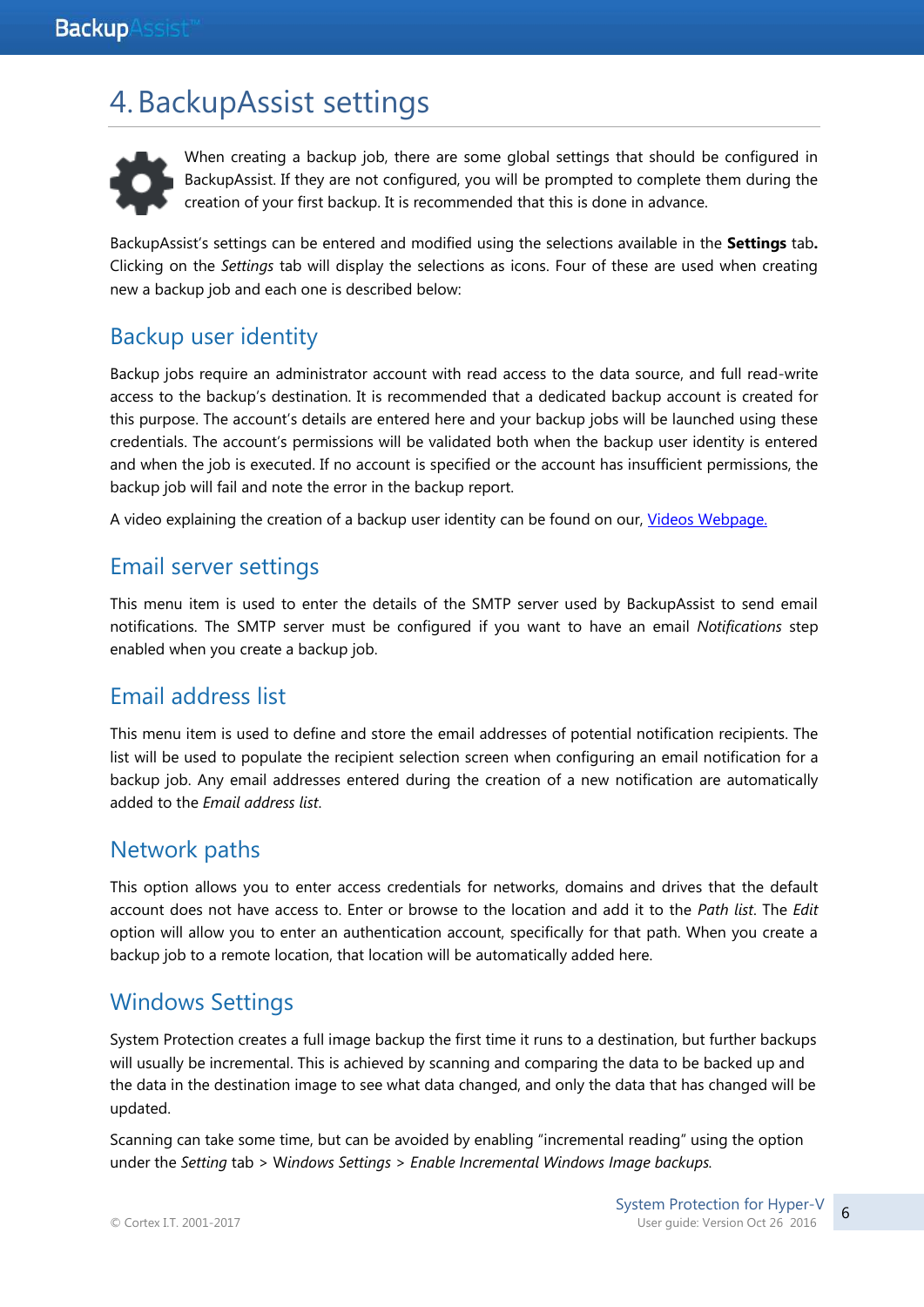## <span id="page-7-0"></span>5.Hyper-V in a CSV environment

Cluster Share Volume (CSV) is Microsoft's implementation of server clustering, and designed for use with Hyper-V. CSV provides a shared disk that can be used by any guest in the cluster. This means a guest can be moved within the disk cluster, and guests can share the same physical disk.



When stored in a CSV, a guest's files present as a shared resource between the hosts. As the CSV's files are shared, access must be coordinated so that only one host accesses a guests files at a time.

**This diagram** depicts a configuration with a small cluster of two hosts with a single virtual machine, which may failover at any time from Host 1 to 2.

This virtual machine will only be active on a single host at any time - referred to as the *active node*. The other node is called the *passive node*.

Other virtual machines added to the cluster may be active on either host at any point in time.

## <span id="page-7-1"></span>Backing up a CSV environment

Because a CSV backup must be coordinated, BackupAssist jobs on each host must have their start times staggered. The scheduled start time of the jobs on each host must be set at least 5 minutes apart. This allows BackupAssist time to initialize and coordinate its access to the CSV. BackupAssist will delay the second job so that it will not commence until the first job has completed.

#### **CSV backup considerations:**

- BackupAssist v9 supports Hyper-V CSV on both Windows Server 2008R2 and 2012R1/R2 machines.
- During the backup process, the guests are copied to an intermediate staging area, from where they are backed up into a single image. The staging disk acts as a cache for the backup job.
- The staging disk must be a local disk and it is overwritten each time a backup is run.
- The staging disk must be able to hold every guest being backed up from all CSVs used to store the guests' files (a copy of every file). The staging disk must be used for this purpose only.
- When a fail-over or migration occurs, one or more of the virtual machines will no longer be active on the original host. Therefore, BackupAssist must be installed and licensed on each host.

## <span id="page-7-2"></span>Restoring to a CSV environment

When a quest is successfully restored to a Hyper-V cluster (CSV), it will become available on the Hyper-V machine that it was restored to.

- If the restore replaces the existing guest, the CSV settings will be retained and the guest will be added back to the cluster.
- If the restore does not replace the existing guest, the CSV setting will need to be manually configured to add the guest to the cluster.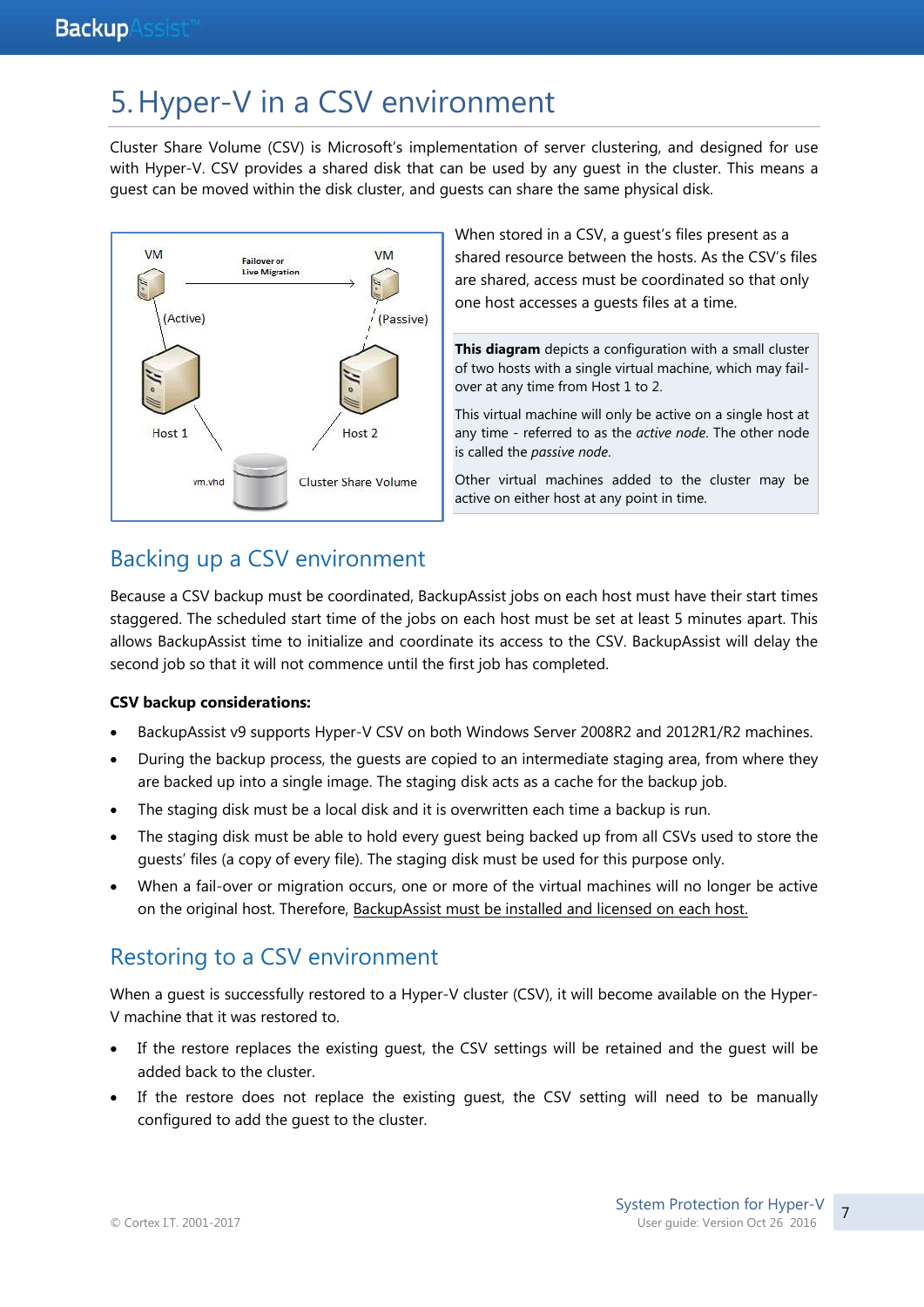## 6.Hyper-V Tab

When you install BackupAssist on a server with the Hyper-V role installed, a Hyper-V tab will appear. The tab lists all guests on the server, including those without BackupAssist. At a glance, you can see what guests are active, what guests are being backed up and when the last successful backup ran. You can also begin a granular restore or a guest recovery.

### Hyper-V tab columns

The Hyper-V tab lists all of the guests on the Hyper-V host, and uses columns to provide information about the guests. You can sort the guests by selecting a columns' heading.

The **Name** column displays the name of the guest. To the left of the name are two icon columns. One column shows if the guest has an error, alert or warning, the other column, the guest's configuration. The configuration icon will indicate if the guest uses CSV and if it is running an Exchange Server.

Hyper-guest

Hyper-guest on a CSV

Hyper-guest running Exchange Server

The **Status** column shows if a guest is running, backing up, saved, paused or off. Guests can be started and stopped using the Microsoft Hyper-V Manager.

The **Size** column shows the total size of the guest's virtual disk and configuration files, on the host.

The **Backups** column shows the results of the last 5 backups. The icons indicate if the backup was successful, had a warning or failed. Mouse over an icon to display any warnings, errors or messages.

The **available** column shows how many backups are available for restoring to the guest, and the **last successful** column shows when the last successful backup job ran.

| <b>Backup</b>        |                                                                             |                                     |                   |                                               |          |                       | $\overline{\phantom{a}}$<br>Reip |
|----------------------|-----------------------------------------------------------------------------|-------------------------------------|-------------------|-----------------------------------------------|----------|-----------------------|----------------------------------|
|                      | E Home                                                                      |                                     |                   |                                               |          |                       |                                  |
| ß,                   | Hyper-V guests monitor<br>Monitor the backup status of your Hyper-V guests. |                                     |                   |                                               |          |                       |                                  |
| <b>HACKUP</b>        | N hull VM Recovery For Granular Guest Restore For Rapid W1 Recovery         |                                     | 音 Decard Rapid WA |                                               |          |                       | o                                |
|                      | Name                                                                        | Status                              | Size              | <b>Backups</b>                                | avarable | last successful       |                                  |
| $\overline{\bullet}$ | г<br>Server2008r2                                                           | Running                             | 9.51 GB           | VVAOO                                         | з        | Yesterday 10:47 PM    |                                  |
| Restou               | Mel-5BS08                                                                   | Running                             | <b>B.34 GB</b>    | AVAAA                                         | з        | 30/06/2015 10:55 PM   |                                  |
|                      | <b>TECH-SRV2012R2</b>                                                       | Running                             | 15.93 GB          | <b>AAAAA</b>                                  | з        | 15/08/2015 10:55 PM   |                                  |
|                      | Server2012_Exchange2013                                                     | Running                             | 127.08            | <b>OOAAA</b>                                  | O.       | no backups.           |                                  |
| 5                    | <b>RecoverAssist-2</b><br>п                                                 | öf                                  | 57.47 GB          | <b>OOAAA</b>                                  | з        | 30/06/2015 10:55 PM   |                                  |
| Recine               | Windows 8.1<br>□                                                            | or                                  | 12.29 OB          | AOOAA                                         | <b>i</b> | Vesterday 10:19 PM    |                                  |
|                      | Server2008r2-Italian<br>−                                                   | Off                                 | 7.26 08           |                                               | h        | backup not configured |                                  |
| $\Box$               | Server2012<br>□                                                             | Saved                               | 838 88            |                                               | 'n       | hackup not configured |                                  |
| Renode               |                                                                             |                                     |                   |                                               |          |                       |                                  |
|                      |                                                                             |                                     |                   |                                               |          |                       |                                  |
|                      |                                                                             |                                     |                   |                                               |          |                       |                                  |
|                      |                                                                             |                                     |                   |                                               |          |                       |                                  |
| Hyper-V              |                                                                             |                                     |                   |                                               |          |                       |                                  |
|                      |                                                                             |                                     |                   |                                               |          |                       |                                  |
|                      | Windows 8.1<br>Recent backup(s):                                            | 2 (601) 3 3d-3 pents-2006 2-Wind, 1 |                   | Ad-Squesta-incl-WIRA-Exch2013<br><b>OOAAA</b> |          |                       |                                  |
| Ξ                    |                                                                             | <b>AAAAA</b>                        |                   |                                               |          |                       |                                  |
| Sathhya              |                                                                             |                                     |                   |                                               |          |                       |                                  |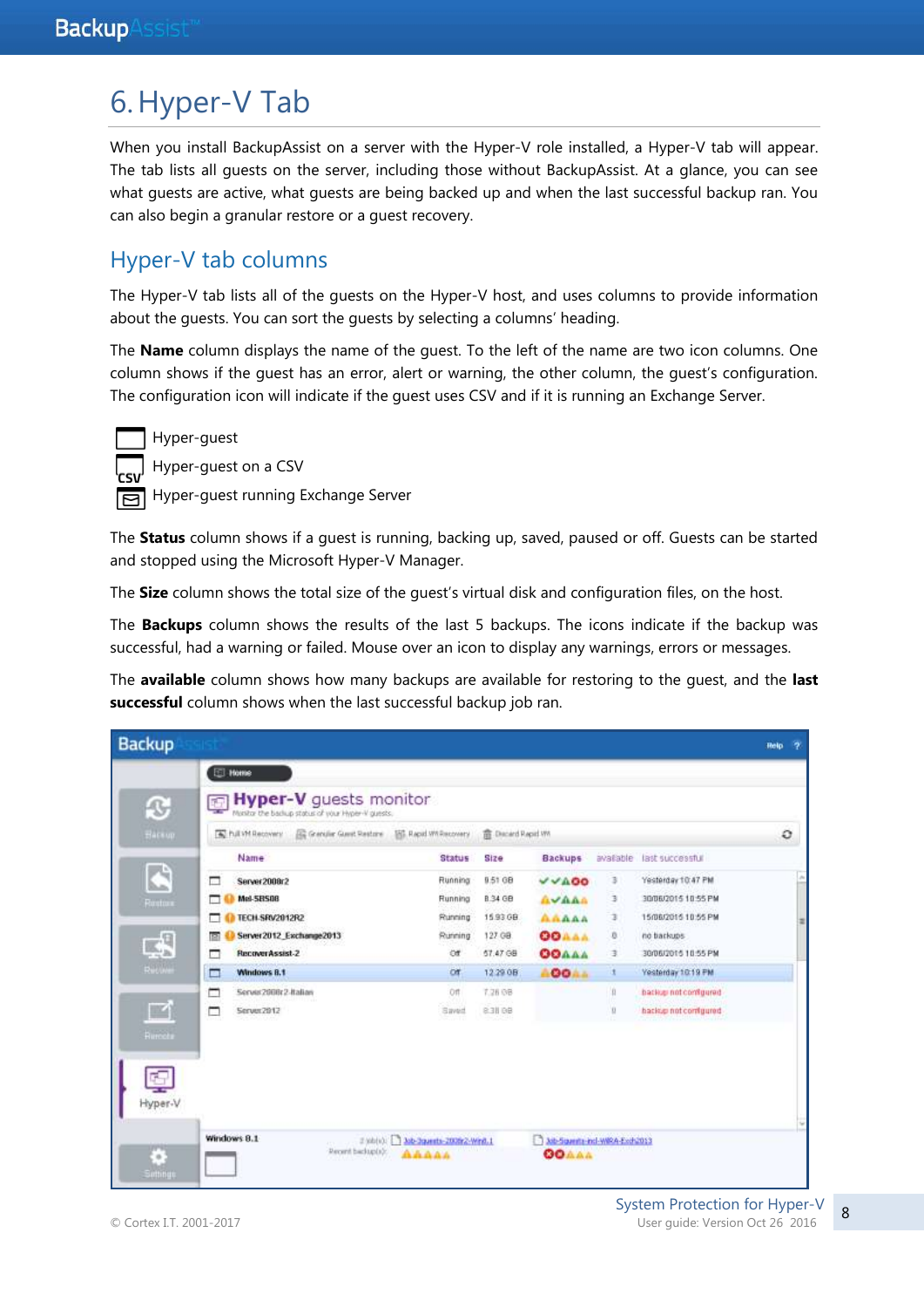### Guest details view

When you select a guest, a details panel will display guest information at the bottom of the tab. The information provided includes links to the backup jobs configured for that guest, and the results of recent backups. The results are displayed as icons below the relevant backup job.

Selecting the job's result icon will open the backup report for that backup.

| HVTest1 | 2 job(s): $\Box$ test                | Seven VMs  |
|---------|--------------------------------------|------------|
|         | Recent backup(s): $\sqrt{\triangle}$ | <b>884</b> |

### Hyper-V Tab menu

The Hyper-V Tab's menu can be used to access BackupAssist's guest restore and guest recovery tools.

#### **Full VM Recovery**

This button will take you directly into the *Full VM Recovery* process with the highlighted guest already selected. The Full VM Recovery console will be used to recover the guest to the current host. *Full VM Recovery* can also be accessed from the BackupAssist Recovery tab.

You can perform a Full VM Recovery of both a normal VM and a Rapidly Recovered VM. To learn more about these options, see the BackupAssist Hyper-V Recovery quide

*Full VM Recovery* is included in the base BackupAssist license.

#### **Granular Guest Restore**

This button starts the guided restore process for the selected guest. This process will use the *Integrated Restore Console* to restore files and folders from inside the guest. Hyper-V Granular Restore can also be accessed from the BackupAssist Restore tab.

Granular Guest Restore is a licensed feature that requires the *Hyper-V Advanced* add-on.

#### **Rapid VM Recovery**

This button starts a *Rapid VM Recovery*, which will use the current Hyper-V host to run a guest from its backup. This means if the guest that was backed up becomes unavailable, the backup can be used to resume that guest's functions within seconds, while a recovery of the guest is planned and scheduled.

When you select the *Rapid VM Recovery* button, you will be asked to confirm if you want to proceed with a *Rapid VM Recovery* for the selected guest.

*Rapid VM Recovery* is a licensed feature that requires the Hyper-V Advanced add-on.

#### **Discard Rapid VM**

This will stop a Rapidly Recovered VM, discard any changes made to the guest's data since it was rapidly recovered, and remove the guest instance from the Hyper-V Manager.

To learn more about this option and how to use it, see the **Managing a Rapidly Recovered VM** section of the Hyper-V Recovery quide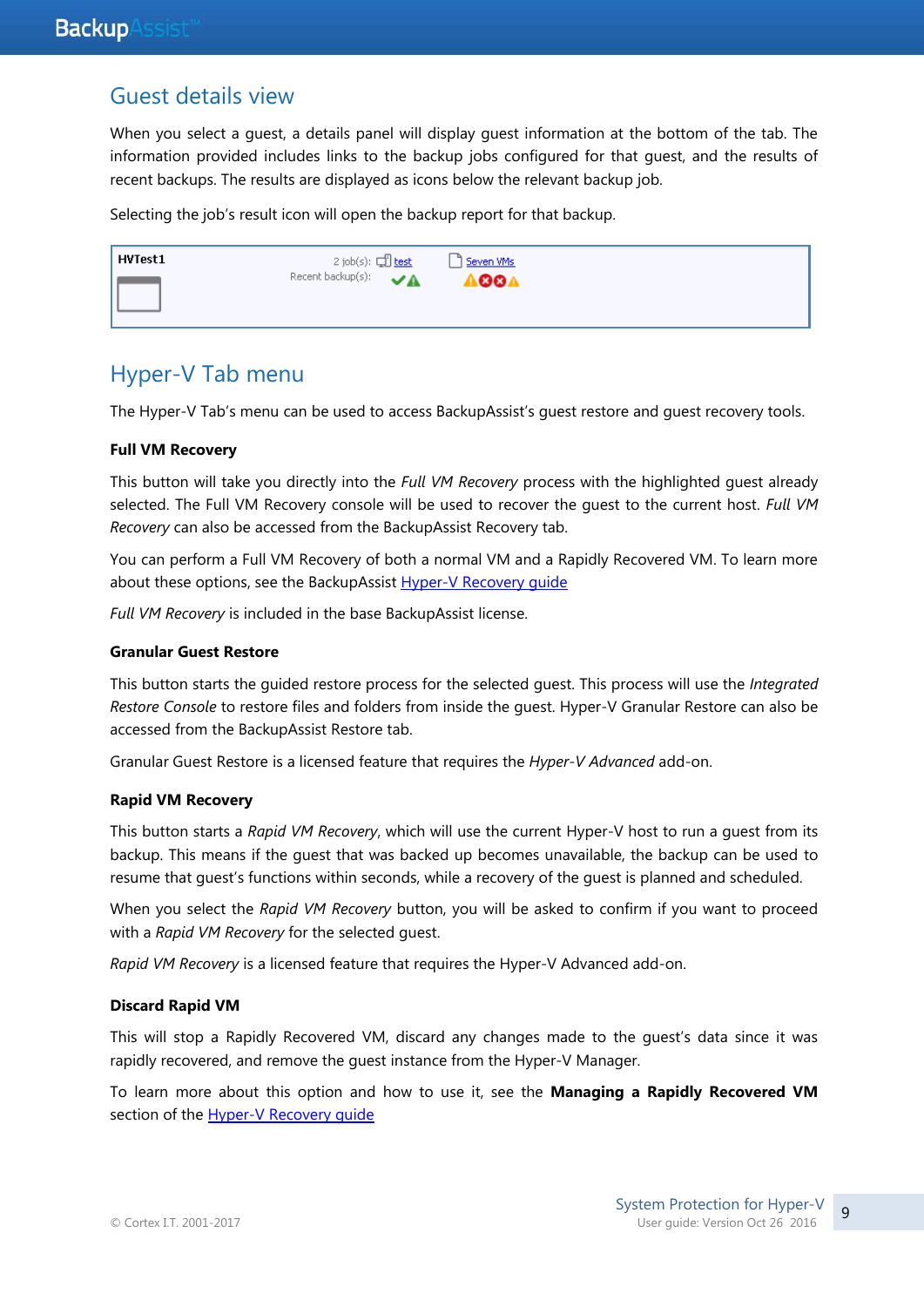## 7.Creating a Hyper-V backup



The following instructions describe how to back up Hyper-V environments using System Protection.

Launch BackupAssist and follow the steps outlined below:

1. Select the BackupAssist **Backup** tab, and click **Create a New backup Job**

#### 2. Select **System Protection**

If this is the first time you have created a backup job, you will be asked to provide a *Backup user identity* if one has not been defined. See the section above[, BackupAssist settings,](#page-6-0) for guidance.

#### 3. **Selections**

The selections screen is used to select the Hyper-V host and guests to be backed up.

If you want a full Hyper-V Server backup, select *Microsoft Hyper-V VSS* and the required data will be ticked. If this is not selected, failover or migrated guests may not be backed up. The *Microsoft Hyper-V VSS* selection is highly recommended for CSV environments.

Selecting *Critical Volumes* will create a backup for a full system [recovery.](http://www.backupassist.com/education/v9/backupassist/system-recovery-guide.html) If you only have a backup of the guests, you can still restore any of those guests in full, to a rebuilt Hyper-V Server.

Select the Hyper-V environments that you want to back up.

| <b>Backup</b>               |                                         |                                      |                                                                                                                                                                  |           |                                                                                                                                                                                                                                                                                                                                                                               |                      | <b>Hotp</b> |
|-----------------------------|-----------------------------------------|--------------------------------------|------------------------------------------------------------------------------------------------------------------------------------------------------------------|-----------|-------------------------------------------------------------------------------------------------------------------------------------------------------------------------------------------------------------------------------------------------------------------------------------------------------------------------------------------------------------------------------|----------------------|-------------|
|                             | <b>CO</b> Home                          | $+$ Heter                            | 運<br>Minnage                                                                                                                                                     | US Monton | <b>IT: Reports</b>                                                                                                                                                                                                                                                                                                                                                            |                      |             |
| C<br>Backup                 |                                         | System Protection Wizard             | What do you want to badcup?                                                                                                                                      |           |                                                                                                                                                                                                                                                                                                                                                                               |                      |             |
|                             | Selections:                             |                                      | C Refreit: Check relections I Estimate size                                                                                                                      |           |                                                                                                                                                                                                                                                                                                                                                                               |                      | the Key     |
| 吗<br>h.a.<br><b>Doutine</b> | <b>Testamolisters</b><br><b>Schools</b> | <b>MELL</b>                          | Wife Mousell Hyper-VVIII - CI, HO, NO<br>VILL EXCHANGE COntine Backup (-C)<br>ALL Abraham (Colora Badagi - HA)<br>program Ad Gord Corpor Berlington              |           | Februa<br>M EPISTE WAS SERVED FOR USE OF STATE PRODUCTS AND ARREST AND STATE OF A CARD STATE OF A STATE OF A STATE OF A STATE OF A STATE OF A STATE OF A STATE OF A STATE OF A STATE OF A STATE OF A STATE OF A STATE OF A STATE OF A ST<br>C EPISHWATED GHZWING Machine (SSARPH) END HSTE-ADIR ZEDAGEDAALT<br>of all midwowships sawshing may fast the control of land while | <b>Type:</b><br>indi |             |
| $\mathbb{R}$                | <b>But up in the man</b>                |                                      | ALL Server2009/2 (Cinine Backup) - h ft<br>V Li Host Component - C:)<br>E II Ortical Volumes (tick for Bave Metal Recovery)<br># [       Data and Backsp Volumes |           |                                                                                                                                                                                                                                                                                                                                                                               | n s                  |             |
| <b>Recover</b>              | ALL COUNTY<br><b>Send Company</b>       | <b>Hill Sol Server</b><br># 275 M2N2 |                                                                                                                                                                  |           |                                                                                                                                                                                                                                                                                                                                                                               |                      |             |
| 鬥                           | THIRD FIRST                             |                                      |                                                                                                                                                                  |           |                                                                                                                                                                                                                                                                                                                                                                               |                      |             |
| Больга.                     | National project in column              |                                      |                                                                                                                                                                  |           |                                                                                                                                                                                                                                                                                                                                                                               |                      |             |
| Ţ                           |                                         |                                      |                                                                                                                                                                  |           |                                                                                                                                                                                                                                                                                                                                                                               |                      |             |
| $H0-V$                      |                                         |                                      |                                                                                                                                                                  |           | н<br>×<br>* A:#V5S Mode (recommended). VSS app (dealiup, eg. Exchange logs will be pruned.                                                                                                                                                                                                                                                                                    |                      |             |
|                             |                                         |                                      |                                                                                                                                                                  |           | C: Copy VSS Mode: Use for secondary badrups. Saves space, No VSS app dearup.                                                                                                                                                                                                                                                                                                  |                      |             |
| 8                           |                                         |                                      |                                                                                                                                                                  |           | <sup>6</sup> Some rolune(s) have been selected to ensure backup of your Application Telections.<br><sup>1</sup> Backup to External dak or Local hard directing avaid backup of the entire volume(s).                                                                                                                                                                          |                      |             |
| <b>HTML</b>                 |                                         |                                      |                                                                                                                                                                  |           | # Back<br>Neit :                                                                                                                                                                                                                                                                                                                                                              |                      | Earlook     |

**Figure 1: BackupAssist Hyper-V backup – Selections screen**

Select Full VSS Mode or Copy VSS Mode.

- *Full VSS Mode* is enabled by default and will allow a VSS log cleanup. If you select one guest, Full VSS Mode will back up all guests on the same volume.
- *Copy VSS Mode* can be used to select individual guests and save backup space, but should only be used for a secondary backup.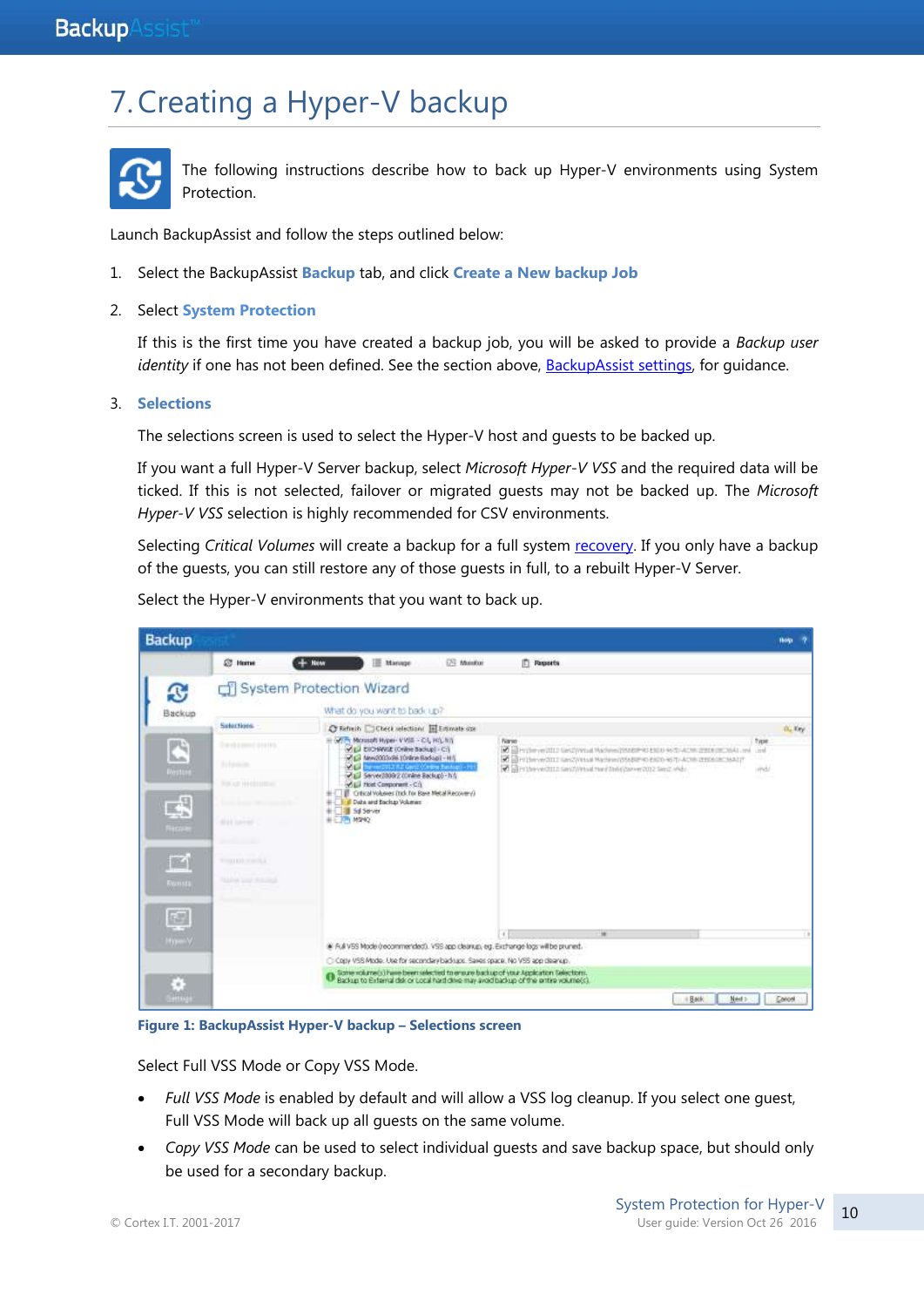To learn more about VSS, see ou[r VSS blog article.](http://www.backupassist.com/blog/support/creating-consistent-backups-with-vss/)

#### 4. **Destination media**

The destination screen is used to select the type of media that you want to back your data up to. This step's name will change to the media type selected, when you click next.

Select a device for your backup destination, and click **Next**.



**Figure 2: System Protection – Destination media**

#### **Enable BitLocker encryption**

This option is available for Windows servers that have BitLocker installed. BitLocker can be used to encrypt *External disk* and *RDX drive* backup destinations. This protects the drives from unauthorized access. When enabled, BitLocker will encrypt and lock each drive, and assign an encryption key which can be used to unlock and access the drive.

- A USB flash drive containing the encryption key must connected to the server running BackupAssist, to allow BackupAssist to access the drive when you backup or restore data.
- The encrypted drive will be assigned a password that can be manually entered to unlock an encrypted drive when you want to restore data or perform a recovery using RecoverAssist.

To learn more, including how to install BitLocker, see our [BitLocker resource page](http://www.backupassist.com/education/resources/bitlocker-encryption.html)

#### **Enable Data container**

This option is available for the following destinations: *RDX drive*, *Local hard drive, Network location*  and *External disk*. A Data container is a file that the backups will be stored inside of. The Data container is created on the destination media and each time the backup jobs runs, the container is mounted and treated as a local disk.

On Windows 2008R2 and later - backups on RDX drives cannot be used to restore individual files unless Data containers are used.

To learn more, see the [Data container resource page.](http://www.backupassist.com/education/resources/data_containers.html)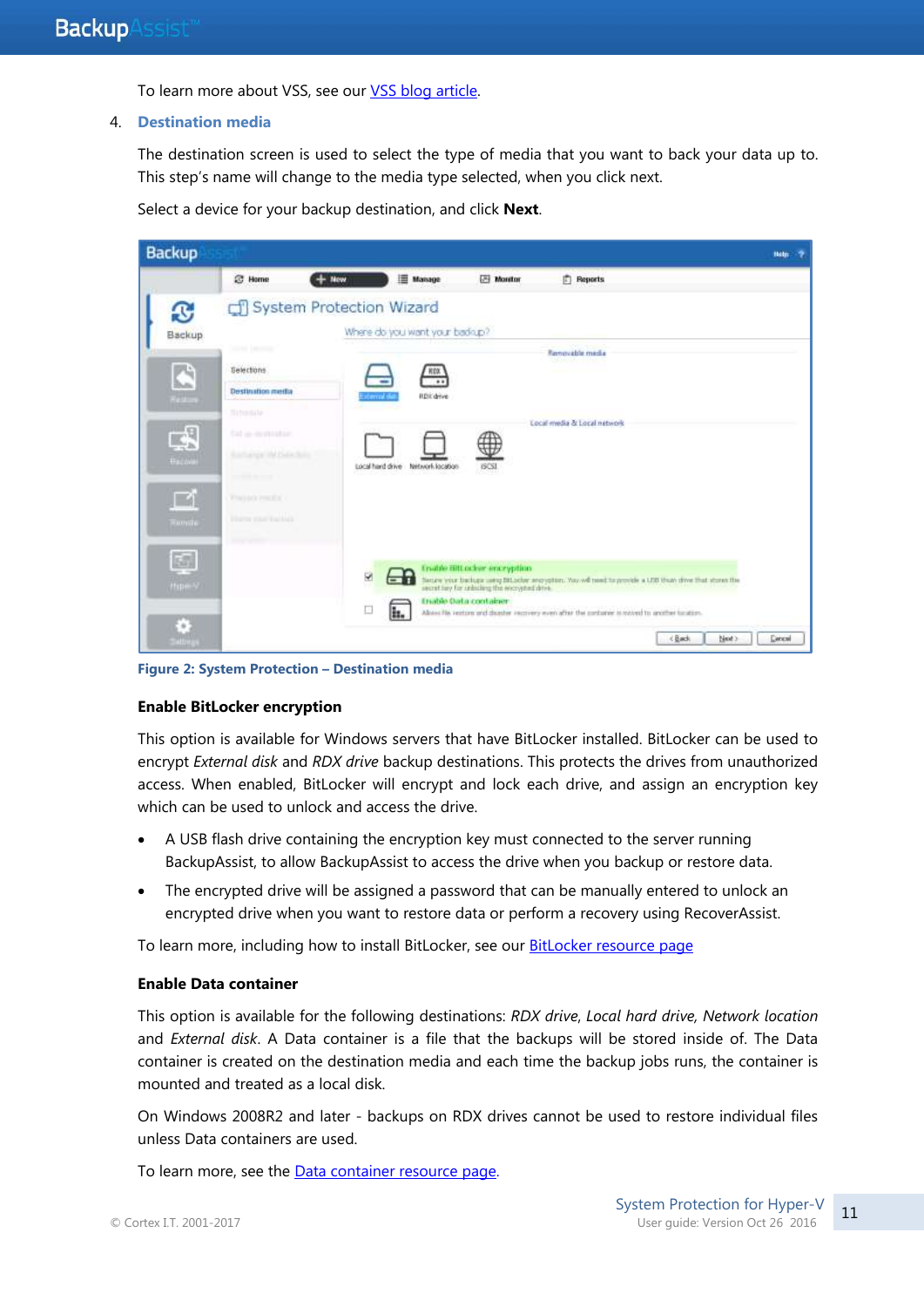#### 5. **Schedule**

This screen is used to select when you would like a backup job to run and how long you would like the backup to be retained for. A selection of pre-configured schemes, will be displayed.

- The schemes available will depend on the type of destination media selected in step 4.
- Clicking on a scheme will display information about the schedule used.
- The schedule can be customized after the backup job has been created.

Select an appropriate scheme, and click **Next**.

To learn more about scheduling options and customizations, see the [Backup tab user guide.](http://www.backupassist.com/education/v9/backupassist/backup-tab-guide.html)

#### 6. **Set up destination**

This screen is used to configure the media selected in step 4. The options presented will change with the type of media selected.

Configure your backup destination, and click **Next**.

| <b>Backup</b>                                                                    |                                                                                                                                              |                          |                                                                                                                                                                                                                                                                                                                                                                                                                                              |                                                                                                                                                                                                                                                                                                                                                          |                            | Help<br>۰ |
|----------------------------------------------------------------------------------|----------------------------------------------------------------------------------------------------------------------------------------------|--------------------------|----------------------------------------------------------------------------------------------------------------------------------------------------------------------------------------------------------------------------------------------------------------------------------------------------------------------------------------------------------------------------------------------------------------------------------------------|----------------------------------------------------------------------------------------------------------------------------------------------------------------------------------------------------------------------------------------------------------------------------------------------------------------------------------------------------------|----------------------------|-----------|
|                                                                                  | <b>23</b> Home                                                                                                                               | $+$ New                  | Manage                                                                                                                                                                                                                                                                                                                                                                                                                                       | Monitor                                                                                                                                                                                                                                                                                                                                                  | Reports                    |           |
| T.<br>Backup                                                                     |                                                                                                                                              | System Protection Wizard |                                                                                                                                                                                                                                                                                                                                                                                                                                              | Data container volume (External disk) settings                                                                                                                                                                                                                                                                                                           |                            |           |
| D<br><b>Restore</b><br>5<br><b>Hotow</b><br><b>Rumote</b><br>麻醉<br><b>HypaNV</b> | <b>CROW' ESTIMA</b><br>Selections<br>External disk<br>Schedule<br>Set up destination<br>Piezzie meda<br>Name (mcbachu)<br><b>Paint Image</b> |                          | Where are your hard drives connected?<br>Drive letter:<br>۰<br>Path on drive: BadupAssst\%XXB_NAME%\<br>Settings for Data container:<br>Container size (GB):<br>How many disks do you have for your backups?<br>Number of disks for daily backups:<br>Backup history storage<br>@ Use all available space for backup history<br>Manually manage space for backup history<br>Bootsbie Backup Media.<br>Make media bootable with RecoverAssist | Warn when backups exceed   90   16 % of the total capacity of the destination.<br>Detect.<br>Safely eject the hard drive after the backup has completed<br>Dack up to my prepared media, even if it is at the wrong drive letter<br>$0.0 =$<br>Use all available space<br>(a) A Data container's size cannot be changed after it has been created.<br>2순 | Insert variable.<br>$\sim$ |           |
| $\mathcal{C}$<br>Settings                                                        |                                                                                                                                              |                          |                                                                                                                                                                                                                                                                                                                                                                                                                                              |                                                                                                                                                                                                                                                                                                                                                          | Next ><br>< Back           | Cancel    |

**Figure 3: BackupAssist System Protection – Set up destination screen**

#### **BitLocker encryption**

To encryption the backup destination, you will need to provide:

- A drive letter of the USB drive used to store the encryption key. An encryption key is saved for each encrypted drive, and is used to unlock the drive when you backup and restore data.
- A password that will allow you to manually access any drive encrypted by this job when you perform a restore or a recovery. This password is saved in the backup job.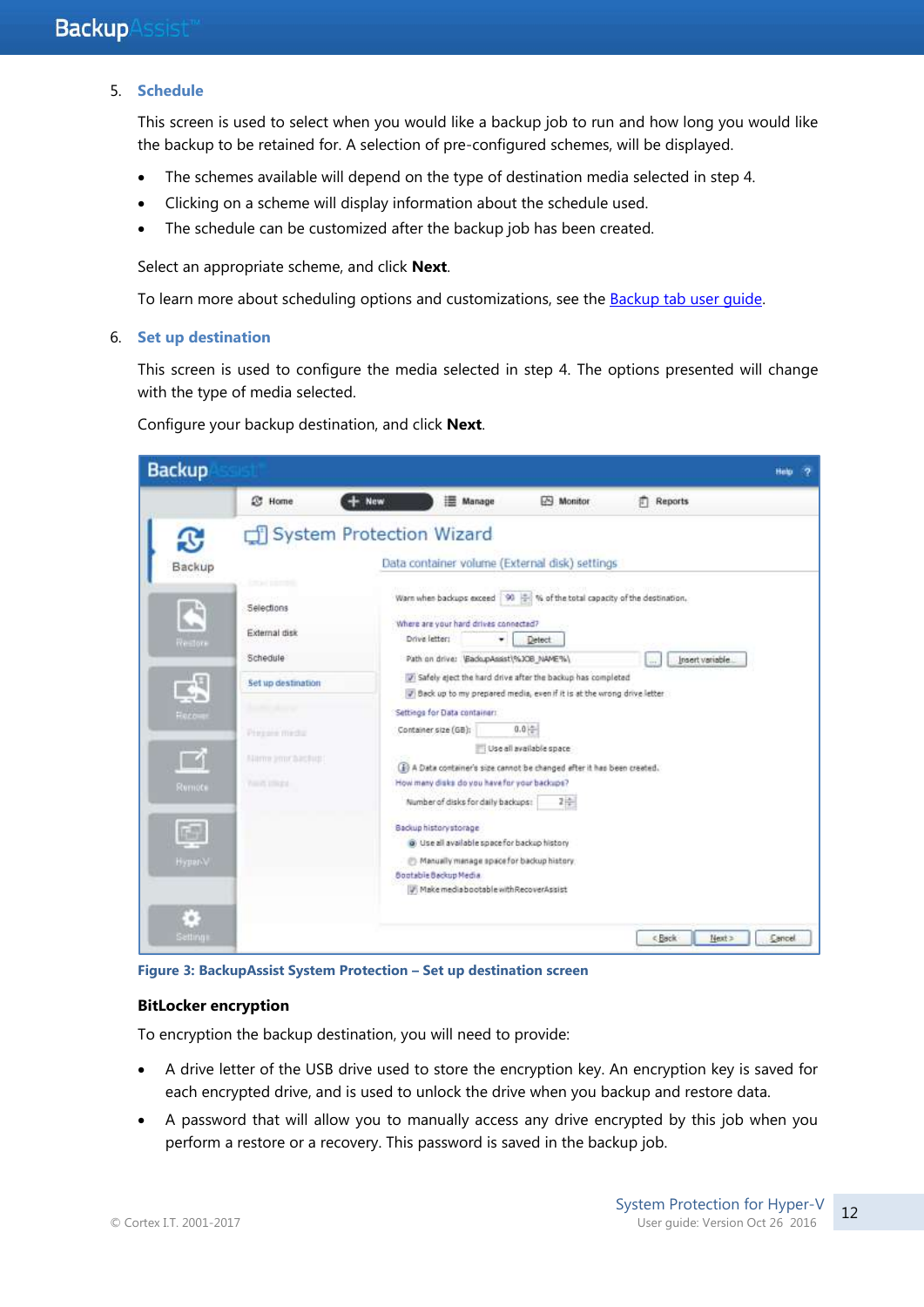#### **Data containers**

The container size and location is set using this screen.

- For an *RDX* or *External disk* destination, *Use all available space* will be selected by default. It is important to review this setting to ensure it is appropriate.
- For a *Local hard drive* and *Network location*, set the size manually by using the field provided, or select the *Use all available space* option.
- The size of a Data container cannot be changed once the backup job has run.
- Selecting *Use all available space* will allow the Data container to grow into the available space.

#### **Bare Metal Bootable Backups**

If you are doing a bare-metal backup to an external hard disk, a *Bootable Backup Media* option will be displayed and selected by default. This feature allows your backup media to boot into a RecoverAssist recovery environment and recover the server, without a separate boot disk.

#### **Destination check report**

If you are using a *Local media & Local network* destination, a *Check destination* button will be available to check your backup destination for possible problems. After the checks have been completed, the results can be viewed by selecting the *Report* link. If you are using *Removable media* destinations, these checks are performed when you select *Prepare* on the *Prepare Media* step.

#### 7. **Exchange VM detection**

If a Hyper-V guest runs an Exchange Server, use this step to provide authentication information for that guest. With this information, BackupAssist can see what guest contains the Exchange Server, even if it is on a different domain to the host. BackupAssist can then create a backup catalogue of the Exchange Server's EDB files that the Exchange Granular Restore Add-on can use.

| <b>Backup</b>                                                                                            |                                                                                                                                                                    |                                                                |                                                                                                                                                   |                                                                                                  |                                                                                                                                                                                                                                              |                                                                                                                                                                                                                                              | Hele:<br>ಾ |
|----------------------------------------------------------------------------------------------------------|--------------------------------------------------------------------------------------------------------------------------------------------------------------------|----------------------------------------------------------------|---------------------------------------------------------------------------------------------------------------------------------------------------|--------------------------------------------------------------------------------------------------|----------------------------------------------------------------------------------------------------------------------------------------------------------------------------------------------------------------------------------------------|----------------------------------------------------------------------------------------------------------------------------------------------------------------------------------------------------------------------------------------------|------------|
|                                                                                                          | <b>四 Home</b>                                                                                                                                                      | $+$ New                                                        | Manage                                                                                                                                            | <b>IPI Monitor</b>                                                                               | <b><i><u>n</u></i></b> Reports                                                                                                                                                                                                               |                                                                                                                                                                                                                                              |            |
| £<br>Backup<br>匹<br>lb.n.<br><b>Perton</b><br>感<br>Finca-e<br>n a<br>THEFT<br>圃<br><b>Higher's</b><br>ó, | Selections<br>External disk<br>Bohedule<br>Set up destination<br>Exchange VM Detection<br><b>STATE COMPANY</b><br>Thursday<br>Name (20) North<br><b>CONTRACTOR</b> | System Protection Wizard<br>Slowmarker<br>Password:<br>Domain: | Exchange VM Detection<br>TECH-9VR2012<br>and the Hyper-V Granular Restore Add-on license.<br>To purchase the required foerise, please click here. | Authentication account for Hyper-V quests running Exchange<br>This password should never mights. | If your backgs tob contains a Hyper-V quest with an Exchange Server, the authentication information for the quest<br>fair the EDB files available for each quest when you perform a restore using the Exchange Grandar Restore console.<br>w | should be entered below. With these credentials, BackupAstist can detect what quests have an Exchange Server, and<br>Twift<br>a Using this badiup for an Exchange Granular Restore requires both the Exchange Granular Restore Add-on Icense |            |
| Gettings                                                                                                 |                                                                                                                                                                    |                                                                |                                                                                                                                                   |                                                                                                  |                                                                                                                                                                                                                                              | Ned.)<br><back< td=""><td>Cancel</td></back<>                                                                                                                                                                                                | Cancel     |

#### **Figure 4: Hyper-V - Exchange VM detection**

If more than one guest has an Exchange Server, then each guest with an Exchange Server should be on the same domain, and accessible using the same account. This account's username, password and domain is entered in the Exchange VM detection screen.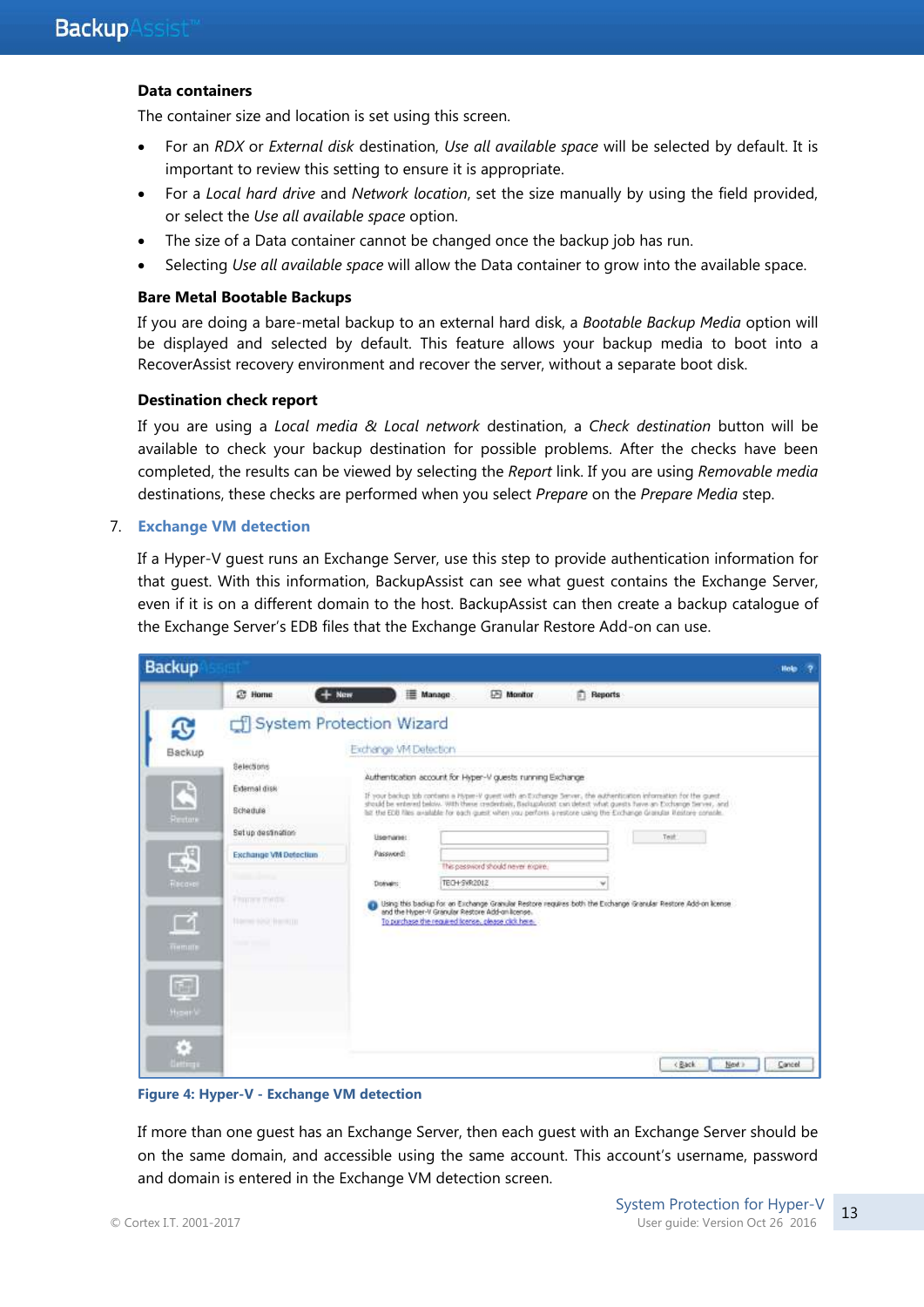Enter the following Exchange VM Detection authentication information, and select **Next**.

- The **Username** and **Password** of an account that has access to the guest/s running Exchange.
- The **Domain** of the quest/s running Exchange.

A granular restore of Exchange data from a Hyper-V guest, requires both *Hyper-V Granular Restore Add-on* (which will run automatically as part of the restore) and the *Exchange Granular Restore Add-on* licenses.

#### 8. **Hyper-V CSV options**

The *Hyper-V CSV options* step is used to configure an intermediate backup location, called a staging disk. System Protection uses the staging disk to put the Hyper-V host and its guests into a single image backup (VHD file), even if they are on different volumes.

This step will only appear if you have [Cluster Shared Volumes](#page-7-0) (CSV) environments.

Hyper-V CSV staging disk considerations:

- The intermediate backup's location must be a local disk.
- The intermediate backup's disk is overwritten each time a backup is run.
- The image backup is taken from the whole staging disk.
- The staging drives available and the *Backup destination* shown are based on the selections made during the *Set up* destination step.

Enter the drive to be used for the intermediate backup (staging disk), and click **Next**.

| <b>Backup</b>                                                                            |                                                                                                                                                                                                 |                                                                                                                                                                                                 |                          |                                                                                   |                                                   | <b>Hotp:</b> |
|------------------------------------------------------------------------------------------|-------------------------------------------------------------------------------------------------------------------------------------------------------------------------------------------------|-------------------------------------------------------------------------------------------------------------------------------------------------------------------------------------------------|--------------------------|-----------------------------------------------------------------------------------|---------------------------------------------------|--------------|
|                                                                                          | C Home                                                                                                                                                                                          | $+$ New<br><b>Manage</b>                                                                                                                                                                        | EN Monitor               | <b>P</b> Reports                                                                  |                                                   |              |
| £.<br>Backup<br>木<br>h.s.<br><b>Bandara</b><br>L\$<br><b>Heroe</b><br>◘<br><b>Humors</b> | Selections:<br>Network focation<br>오늘 들기 너무 더 먹어<br>Schedule:<br>Set up destination<br>Exchange VM Detection<br>Hyper /V CSV options.<br><b>Service Council</b><br><b>TEAMINE STAUF THANKER</b> | System Protection Wizard<br>Hyper-V CSV options<br>Please select the location to<br>store the intermediate badup!<br>H<br>(NTPS vehave striv)<br>Badap destination:<br>Z<br>from trange bo<br>饥 | Thiry questi to<br>w. Ba | Quests to back up<br>CSV GLEST<br>$3$ reb $O$ +<br>Wh7-CSV-G<br>W8<br>Web Project |                                                   |              |
| 园<br>Higherin<br>Ġ,<br>Settings.                                                         |                                                                                                                                                                                                 | Please note that when backing up a Cluster Shared<br>Volume in addition to the destination isolation an-<br>intermediate stanage location is required.<br>Learn more about internediate backup  |                          |                                                                                   | New y<br>Cancel<br><back< td=""><td></td></back<> |              |

**Figure 5: Hyper-V intermediate (staging) disk selection**

The entire contents of the staging disk will imaged to the backup destination each time the backup is run. Check that the disk is both appropriate and prepared for this step. For more information, refer to the Backing [up a CSV environment](#page-7-1) section of this user guide.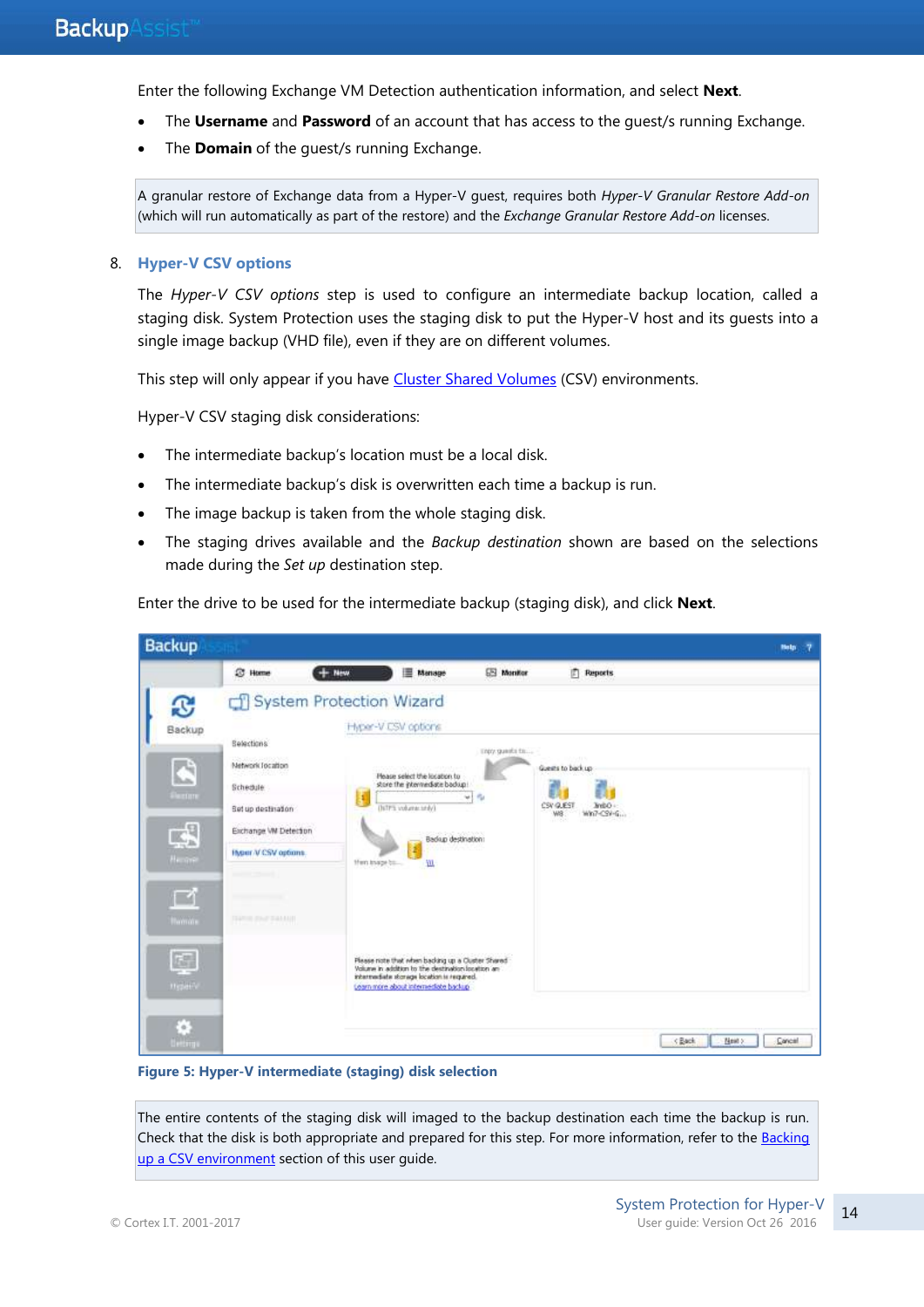#### 9. **Notifications**

Once a backup job has completed, BackupAssist can send an email to inform selected recipients of the result. This email notification can be enabled during the creation of a backup job, if the mail server has been configured.

To enable email notifications:

- a. Select, **Add an email report notification.**
- b. Enter recipients into the **Send reports to this email address** field.
- c. Enter recipients into the **Also send reports to this email address** field. You can then select the condition under which the email should be sent, using the drop-down box.

To learn more, see the [Backup tab user guide.](http://www.backupassist.com/education/v9/backupassist/backup-tab-guide.html)

#### 10. **Prepare media**

If you selected a portable media device as your backup destination, you will be given the option to prepare and label the media. The label allows BackupAssist to recognize the media and ensure that the correct media is being used on the correct day.

For example, if you put an RDX drive in on Tuesday but it was labelled Wednesday, BackupAssist will warn you that the incorrect media has been detected.

BackupAssist will display a list of media based on the backup schedule you selected, and the *Number of disks for daily backups*, selected on the *Set up destination* screen.



**Figure 6: System Protection – Prepare media selections**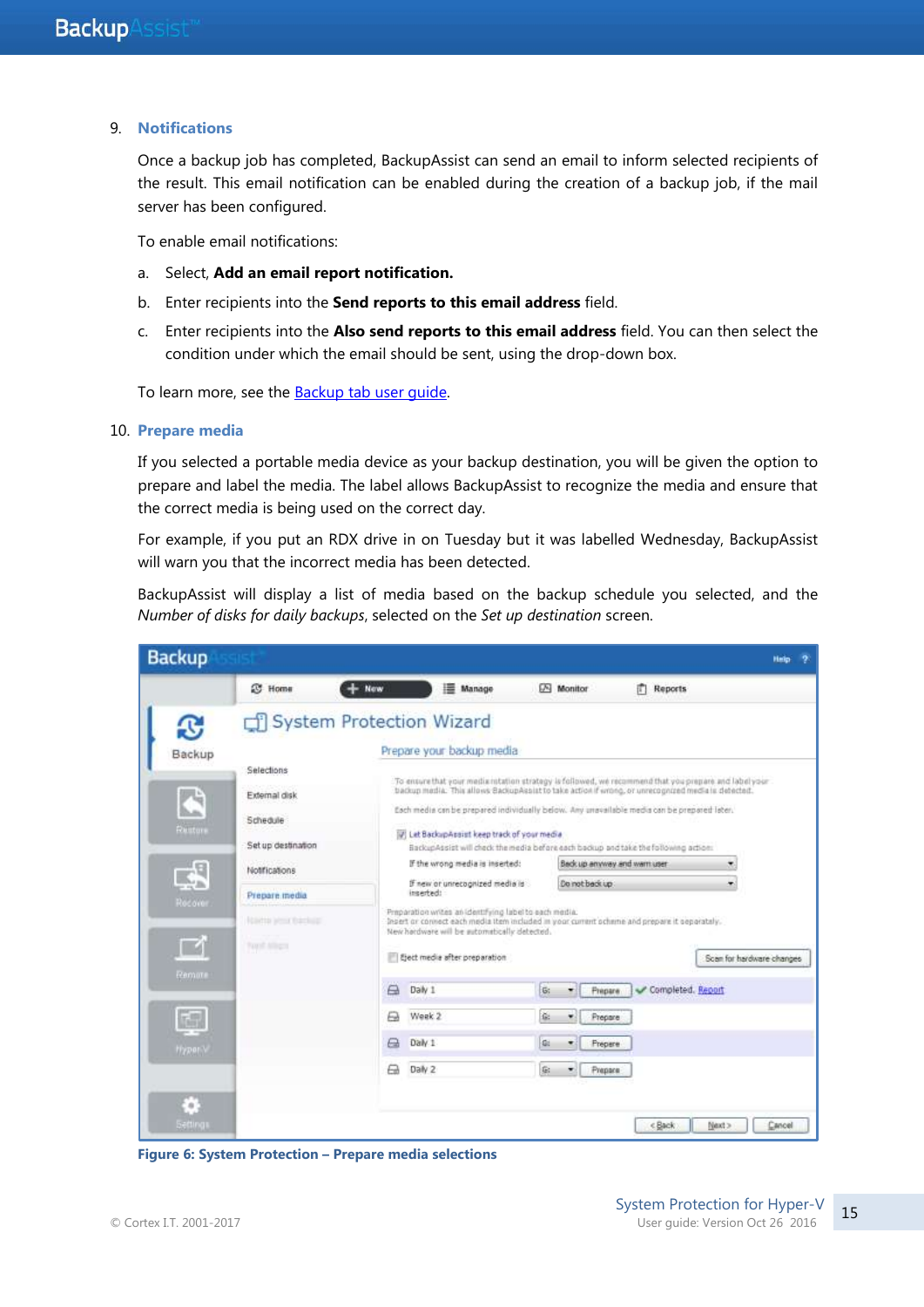To prepare the media and enable media tracking:

- a. Select, *Let BackupAssist keep track of your media*.
- b. Select what you want BackupAssist to do if an incorrect or unrecognized media is inserted.
- d. Enter the label you want added to each media in the text field provided. Default label names are provided, based on your backup schedule.
- e. Select *Prepare* for each media device. Prepare will be selectable when the media is attached.

If you selected **BitLocker encryption**, use the *prepare* media button to indicate what drives to encrypt. The encryption process will be initiated by the final backup job creation step.

#### **Destination Check Report**

Selecting *Prepare* will generate a *Destination Check Report*. The report will advise if any problems were detected with the media. If *Make media bootable with RecoverAssist* was selected in the *Set up destination* screen, the report will also advise if the media can or cannot be made bootable.

#### 11. **Name your backup**

Provide a name for your backup job, and click **Finish**.

#### 12. **Next Steps:**

If you selected *BitLocker encryption*, the encryption can process will begin. When you select Finish, the BitLocker encryption tool will open and encrypt the prepared drives. If an unencrypted drive is used for a BitLocker backup job, the job will fail.

To learn about the BitLocker encryption tool, see our **BitLocker resource page** 

#### **Your System Protection backup job has now been created.**

**Important**: Once the *backup* has been created, it should be checked. You can check the backup by performing a manual test restore, or using the [Backup Verification feature.](http://www.backupassist.com/education/resources/backup-verification.html)

Backup verification is an automated process for testing backups. A manual restore is the only way to fully test a backup, and regular manual restores should be part of any backup solution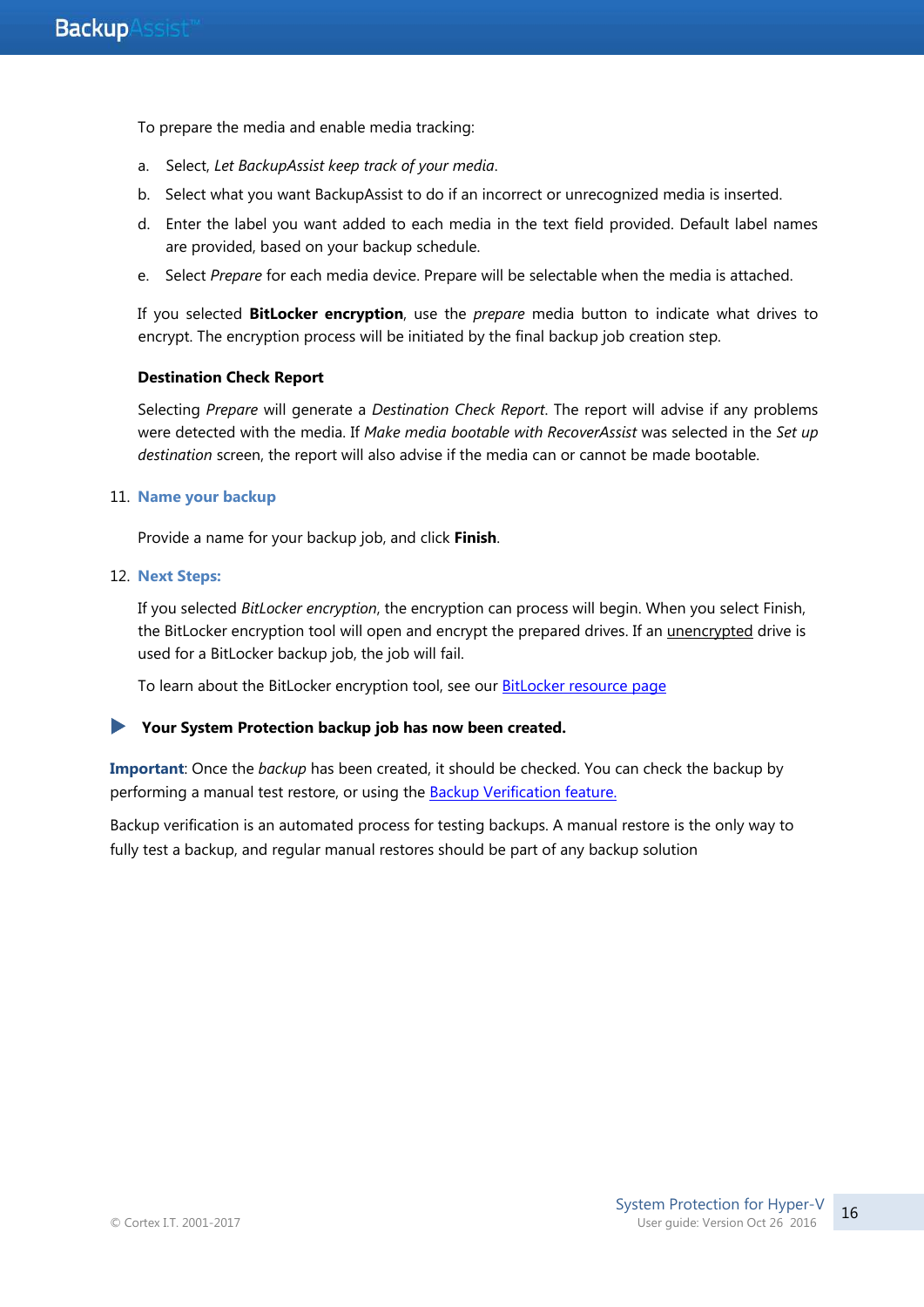## 8.Hyper-V Host Files restore



BackupAssist's Restore tab displays two restore options for Hyper-V: **Hyper-V Host Files** and **Hyper-V Granular Restore**. This section explains how to perform an *Hyper-V Host Files* restore using a *System Protection*, *File Protection* or *File Archiving* backup.

The **Hyper-V Host Files** restore option allows you to restore files and folders from the Hyper-V host to their original location or a new location. **Hyper-V Host Files** comes with the BackupAssist base license.

If you want to recover a full Hyper-V guest, see the [Hyper-V Recovery guide.](http://www.backupassist.com/education/v9/backupassist/hyper-v-recovery-guide.html)

To restore Hyper-V host files, follow the steps below:

#### 1. **Select the Restore tab**

The *Restore tab* has a *Home page* and a *Tools page*. The *Home page* is the default page and the recommended starting point for performing a restore. The *Tools page* should only be used by experienced administrators or users being assisted by technical support.

#### 2. **Select Local and Network Files**

This will display the volumes backed up by this installation of BackupAssist. It can also show backups from other machines added using the *Discover Backups* button, which is explained below.

Expand a volume to display all of the backups available for that volume. The tabs above each volume's list of backups can be used to help locate the required backup.

- The *Last 7 days* and *Last 30 days* tabs display the backups within those ranges.
- The *Custom* tab allows you to select a specific date range and display backups for that period.

| <b>Backup</b>                               |                                                                                                                                                                                                                                                                                                                                                                                                              | $\overline{2}$<br>Help |
|---------------------------------------------|--------------------------------------------------------------------------------------------------------------------------------------------------------------------------------------------------------------------------------------------------------------------------------------------------------------------------------------------------------------------------------------------------------------|------------------------|
| O<br>Васкир                                 | $\approx$ Home<br>$X$ Tools<br><b>Peports</b><br>Restore + Hyper-V Host Files<br>ক্রী<br>2 bickets) of 12<br>Files on system reserved                                                                                                                                                                                                                                                                        | W                      |
| Restore                                     | Files on D:<br>183-shupod<br>◢<br>Custom<br>Last 7 days   Last 30 days   All                                                                                                                                                                                                                                                                                                                                 |                        |
| 国<br>Reconn                                 | 日+<br>Show backups between<br>5/ 6/2015<br>erd 8/20/2015 图*<br><b>Job</b><br><b>Backup location</b><br>Date/Time<br>日中<br>CTI Guest beclum<br>106/2015 10:00 PM<br>A of<br>cill Guest backup<br>5/7/2015 10:00 PM<br>日中<br>cfl Guest backup<br>5/8/2015 10:00 PM<br>日中<br>Cf) Guest backup<br>5/11/2015 10:00 PM<br>日时<br>CT Suest beckup<br>当日2015 10:00 PM<br>cfl Guest backup<br>日叶<br>5/13/2015 10:00 PM | 표                      |
| ◘<br>Female.<br>國                           | 日中<br>CTI Guest backup<br>S/L4/2015 10:00 PM<br>日中<br><b>CEI Guest backup</b><br>S/15/2015 10:00 PM<br>r: Guest backup<br>日中<br>5/18/2015 10:00 FM<br>CTI Guest backup<br>음악<br>5/19/2015 10:00 PM<br>Cil Suest backup<br>A sit<br>1/20/2015 10:00 PM<br><b>CTI-Suest backup</b><br>日中<br>5/31/2015 10:00 FM<br>G Guest backup<br>日年<br>5/22/2015 10:00 PM                                                   |                        |
| Hyper <sup>32</sup><br>Ġ,<br><b>attaigs</b> | <b>CTI Guest backup</b><br>$G$ of<br>1/25/2015 10:00 PM<br>日中<br>cfl Suest backup<br>5/26/2015 10:00 PM<br>日中<br>CTI Job<br>市西/2015 7:31 PM<br>cill rul bedup<br>日中<br>8/19/2015 5:53 PM<br>A Git<br>cfl Full backup<br>8/20/2015 3:00 AM<br><b>D</b> Files on C:<br>#backgrb) of 33                                                                                                                         |                        |

**Figure 7: Restore tab – backup selection**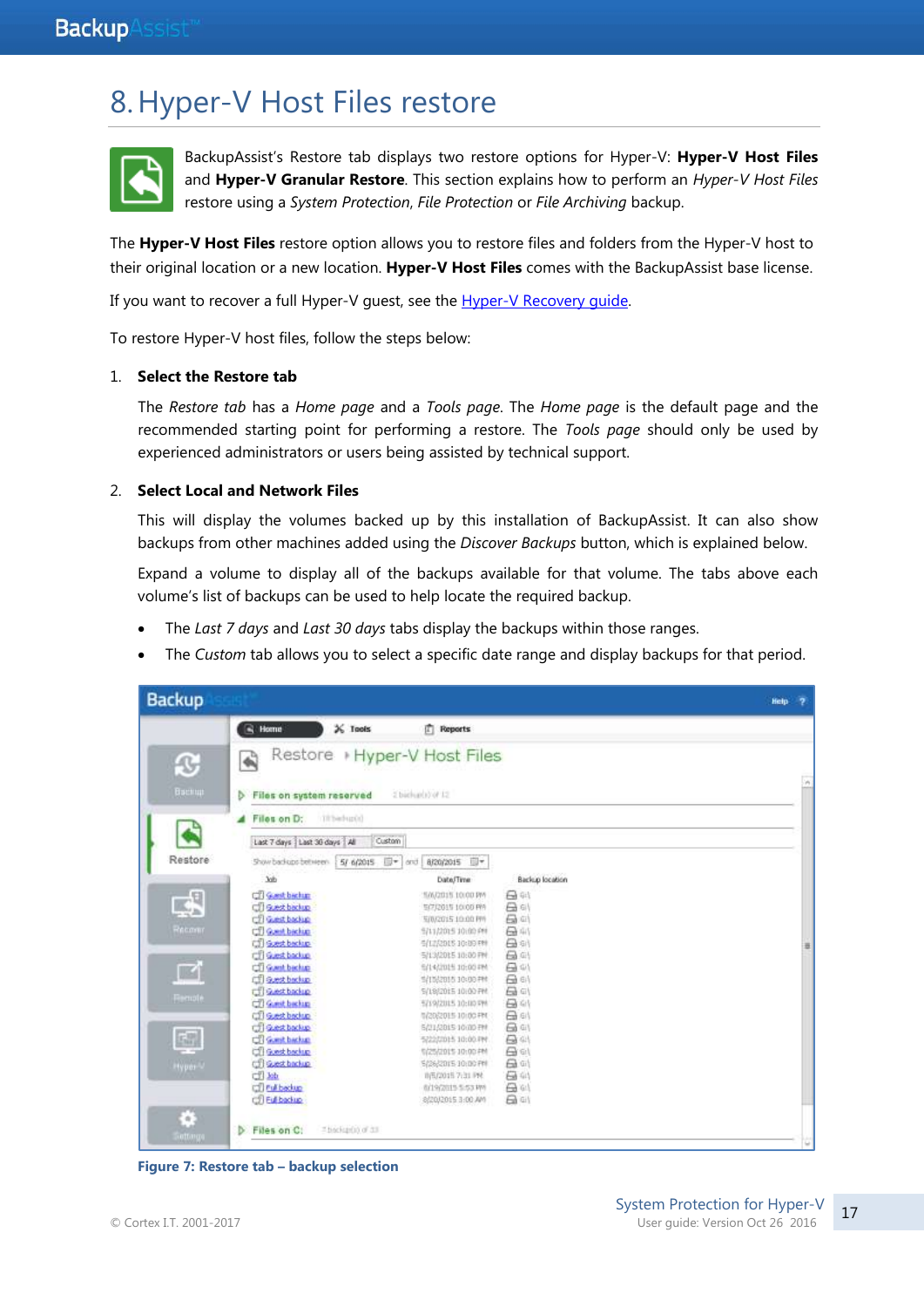The **Search** button allows you to locate files to restore across multiple backups. When you select Search, the Restore console will display the Search page.

| <b>Backup</b>                                   |                                                                                                                                                                                                                                                                                                                                                                                                                                                                                   | ಾ<br><b>Help:</b> |
|-------------------------------------------------|-----------------------------------------------------------------------------------------------------------------------------------------------------------------------------------------------------------------------------------------------------------------------------------------------------------------------------------------------------------------------------------------------------------------------------------------------------------------------------------|-------------------|
| ß<br><b>Backup</b><br>Restore<br>E <sup>q</sup> | $K$ Tools<br>$R$ Home<br>FT Reports<br>Local and Network Files > Search<br>设计设<br>Backups<br>◢<br>Filter by<br>V John:<br>Fiare backup, File Servar, Exchange backup, File Protection, File Archiving, Offsite Backup, Offsite File Archiving, Head Office backup<br>8 of #<br>- and 7/ 6/2016<br>7/30/2019<br>EH.<br>Backup data: batween<br>Completed in 00:00. Backgoo with results: 10.<br>Search<br><b>Search for:</b><br>*.bit<br>B+<br>[2] Crested:<br>Before<br>7/ 7/2016 |                   |
| <b>Necore</b><br><b>IK</b><br>Rentale           | Madified<br>Before<br>ß.<br>7/ 7/2016<br>÷ bytes<br>5,000<br>$J$ Sze<br>Bigger than<br>樹<br>$10^{-1}$<br>Limit results per backup<br>Search<br>Found New 10, directories: 8 Dresse available?<br>1. File Server @ 6/24/2016 1:44 PM                                                                                                                                                                                                                                               |                   |
|                                                 | Name<br>Size Created<br>Hodified:<br>Location                                                                                                                                                                                                                                                                                                                                                                                                                                     | ×                 |
|                                                 | lowner, but<br>2013-12-31 10:13 2005-05-28 14:55 F: Backup Destination\C/Dell'Drivers\CXIR8\Graphi<br>50700<br>license .txt<br>2013-12-31 30:13<br>2009-05-28 14:55 F/@adup Destination\C\Dell'Drivers\CJDR8\Graphi<br>22644<br>m<br>learned fut<br>2013-12-31 10:13 2009-05-28 14:54 F: Backup Destmation C Def Drivers/C2DR8\Graphi<br>48286<br>iceres.txt<br>2013-12-31 30:13 2009-05-20 14:51 f: Backup Destination C Dell Drivers C XXXII Graph<br>40996                     |                   |
|                                                 | license.bit<br>2013-12-31 10:13 2009-05-28 14:54 F/Backup Destination C/Dell/Drivers/C3DR8/Graphi<br>49306<br>iceres tet<br>2013-12-31 10:13 2010-04-29 10:27 F: Backup Destination C/DeF/Dnvers/C2DR8/Graph<br>33060<br>lowrer, bit<br>2013-12-31 10:13 2009-05-28 14:53 F: Beckup Destmation C/Dell'Drivers/CJDR3/Graphi<br>35086<br>TI linense tid<br>46976 2013-13-31 10:13 2009-05-28 14:51 F Wack in Destruction C VielDrivers/C DRAVGradia                                 |                   |
|                                                 | beletted for restorer it<br>Restore                                                                                                                                                                                                                                                                                                                                                                                                                                               |                   |
| B<br><b>Surfange</b>                            | D 2. File Protection @ 6/7/2016 10:00 PM<br>Pound files: 11, illractimes: If (Horn available)<br>Restore                                                                                                                                                                                                                                                                                                                                                                          |                   |

**Figure 8: Restore Tab – Search page**

- a) The *Backups* section allows you to use the *Jobs* Filter, to limit the search to specific backup jobs. You can also use the *Backup Date* filter search within a specified date range.
- b) The *Search* section is used to enter a search term associated with the name of the file you want to find. The *Search for* field will take the string provided and search for occurrences of that string within a file or directory name. The results of the search are displayed by backup.

To refine the search, use the Created, Modified and Size options. Ticking any of these options will activate a drop down list of variables to select from. For Created and Modified, you can select a date using the Calendar selection fields. For Size, you can select the file size in bytes.

**Discover Backups** allows you to browse for backup catalogs created by deleted jobs and other servers. Selecting those backups will add them to the list of available backups.

#### 3. **Select the backup that you want to restore from**

Clicking on a backup's name will open the *Integrated Restore Console (IRC)*. The *Integrated Restore Console* is used to select the data to be restored, where to restore it to and the restore conditions.

#### 4. **Select the Hyper-V Host files that you want to restore**

Use the left pane to locate and select the data.

The right pane will display the contents of the folder selected in the left pane.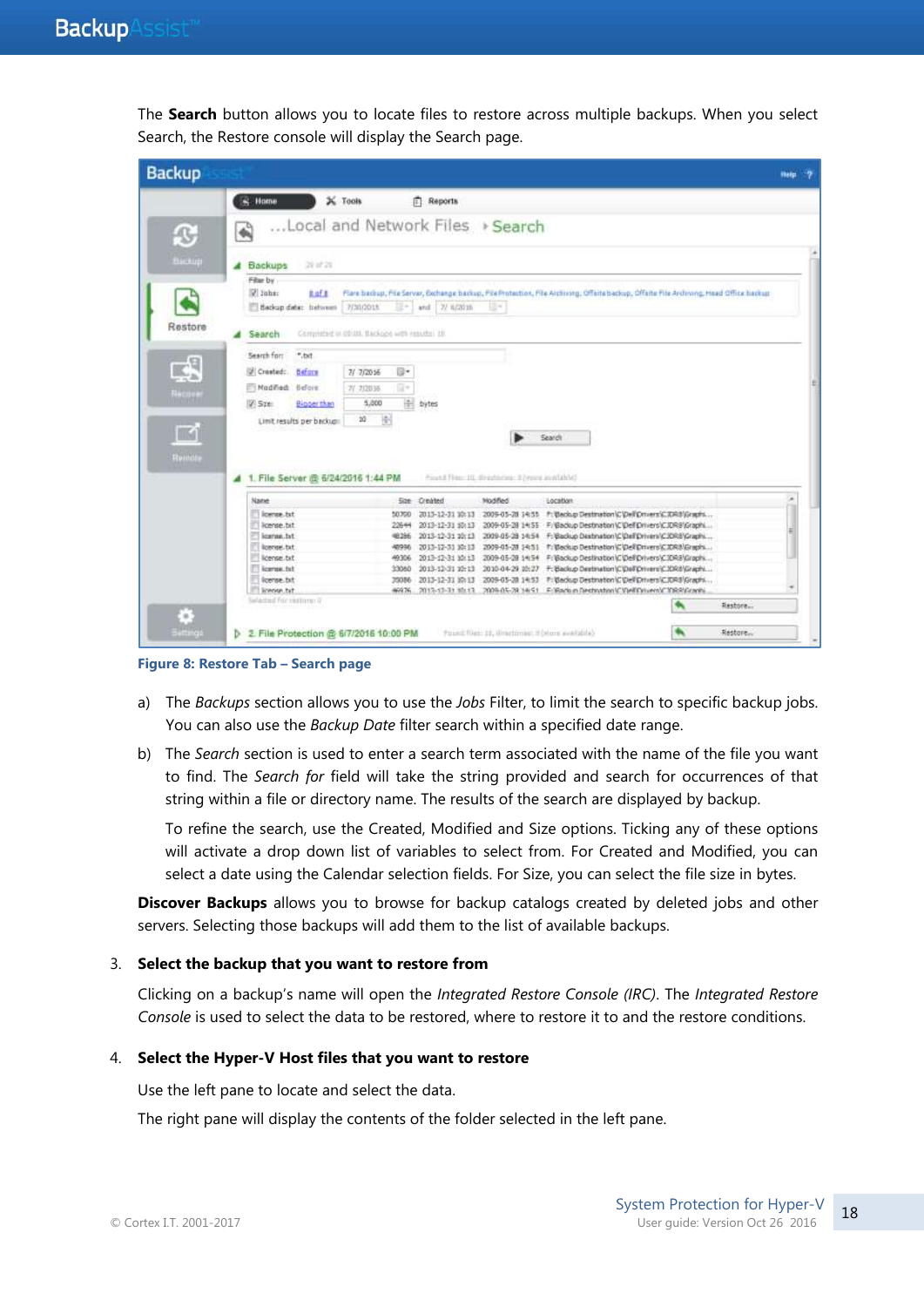| <b>Backup details</b>                                                                                                                                                                                                                                                                                                                                                                                                |                          |                                      |                                                                                                                                                                                                                                                      |                                                      |                                                |                                                                                         |
|----------------------------------------------------------------------------------------------------------------------------------------------------------------------------------------------------------------------------------------------------------------------------------------------------------------------------------------------------------------------------------------------------------------------|--------------------------|--------------------------------------|------------------------------------------------------------------------------------------------------------------------------------------------------------------------------------------------------------------------------------------------------|------------------------------------------------------|------------------------------------------------|-----------------------------------------------------------------------------------------|
| Full backup<br>Job:                                                                                                                                                                                                                                                                                                                                                                                                  | Media:                   | A Daily 1                            |                                                                                                                                                                                                                                                      |                                                      |                                                |                                                                                         |
| 8/19/2015 5:53 PM<br>Date:                                                                                                                                                                                                                                                                                                                                                                                           | Backup location: G:\     |                                      |                                                                                                                                                                                                                                                      |                                                      |                                                |                                                                                         |
| 1. What to restore                                                                                                                                                                                                                                                                                                                                                                                                   |                          |                                      |                                                                                                                                                                                                                                                      |                                                      |                                                |                                                                                         |
| $\triangleright$ Local Disk (C:)<br>Ξ.<br>\$Recycle.Bin<br>Ėŀ<br>Documents and Settings<br>HyperV<br>PerfLogs<br>Program Files<br>Program Files (x86)<br>ProgramData<br>System Volume Information<br>$\sqrt{1}$ Users<br>$+$<br>Windows<br>$\dot{+}$<br>New Volume (E:)<br>Ėŀ<br>\$RECYCLE.BIN<br>$+$<br>204 Backup<br>Backups<br><b>iSCSIVirtualDisks</b><br>Restore<br>System Volume Information<br>TECH-SRV2012R2 |                          | $\wedge$<br>$\equiv$<br>$\checkmark$ | Name<br>■ \$Recycle.Bin<br>Documents and Settings<br>HyperV<br>PerfLogs<br>Program Files<br>Program Files (x86)<br>ProgramData<br>System Volume Information<br>V Users<br><b>Windows</b><br>bootmgr<br><b>BOOTNXT</b><br>pagefile.sys<br>vsscopy.txt | Type<br>File<br>File<br>System file<br>Text Document | Size<br>389 kB<br>1.00 B<br>2.02 GB<br>1.17 kB | Last modified<br>7/25/2012 8:44:<br>6/2/2012 7:30:5<br>8/13/2015 4:56:<br>6/15/20156:23 |
| 2. Where to restore                                                                                                                                                                                                                                                                                                                                                                                                  |                          |                                      |                                                                                                                                                                                                                                                      |                                                      |                                                |                                                                                         |
| To specific location<br>٧                                                                                                                                                                                                                                                                                                                                                                                            | D:\Restore\              |                                      |                                                                                                                                                                                                                                                      |                                                      |                                                | Browse                                                                                  |
|                                                                                                                                                                                                                                                                                                                                                                                                                      | Overwrite existing files |                                      |                                                                                                                                                                                                                                                      | v                                                    |                                                |                                                                                         |
|                                                                                                                                                                                                                                                                                                                                                                                                                      |                          | Restore NTFS security attributes     |                                                                                                                                                                                                                                                      |                                                      |                                                |                                                                                         |
|                                                                                                                                                                                                                                                                                                                                                                                                                      |                          |                                      | Take ownership of restored files [as TECH-SVR2012\Administrator]                                                                                                                                                                                     |                                                      |                                                |                                                                                         |
|                                                                                                                                                                                                                                                                                                                                                                                                                      |                          |                                      |                                                                                                                                                                                                                                                      |                                                      | Restore                                        | Close                                                                                   |

#### **Figure 9: Integrated Restore Console**

#### 5. **Select Where to restore the data to**

Follow these steps to select the restore destination for the host files and the restore options:

- a) Under *Where to restore* select *To original location* or *To Specific location*.
- b) Use the *Browse* button to locate and select the restore destination.
- c) Use the drop down box to set the overwrite rules. The overwrite rules will apply if the files being restored encounter files with the same name in the restore destination.

You can select:

- **Overwrite existing files** The restored files will overwrite files in the restore destination.
- **Do not overwrite existing files** The restored files will not overwrite files in the restore destination. This means the files will not be restored.
- **Only overwrite older files** If a source file has changed since the backup was made it will not be overwritten.

#### d) Review the **Restore NTFS security attributes** option

If you select this option, the NTFS security attributes the file had when it was backed up will be retained when the file is restored. The NTFS security attributes can be viewed in the *Security* tab on the file's *Properties*

#### e) Review the **Take ownership of restored files** option

Selecting the *Take ownership of restored files* tick box will give the current user ownership of the restored files. The user is shown to the right of the text box description.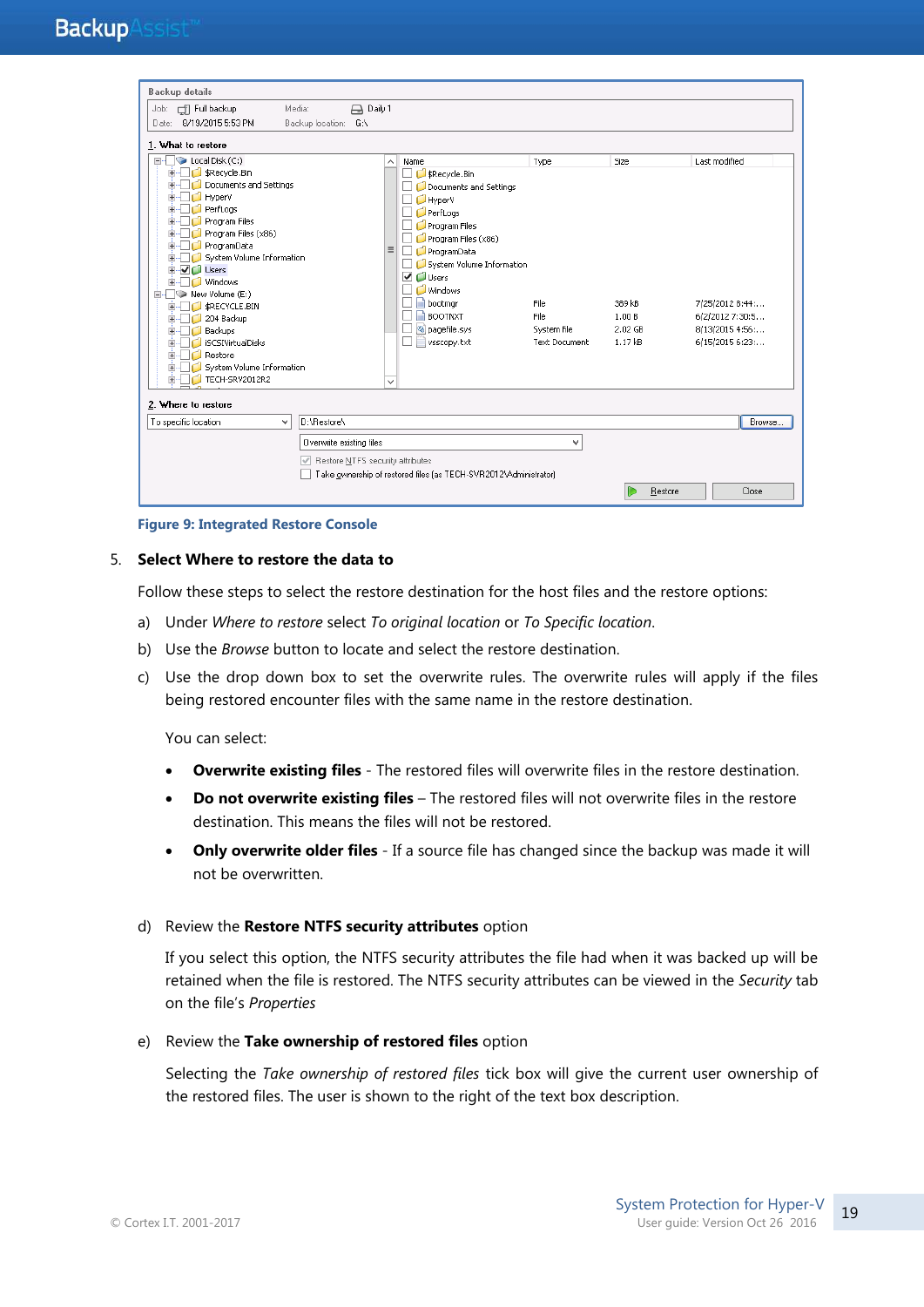#### 6. **Select Restore**

When you select the *Restore* button, the restore process will begin. The *Integrated Restore Console*  will display information about the restore job and provide status updates as the job runs.

| Restore to D: \Restore<br>Destination check<br>Backup check<br>$\blacktriangleright$ Restoring<br>Q | <b>Q</b> Restoring - details<br>Restoring from G:\WindowsImageBackup\TECH-SVR2012\Backup 2015-08-<br>0% complete<br>processing 0 out of 0 item(s) |
|-----------------------------------------------------------------------------------------------------|---------------------------------------------------------------------------------------------------------------------------------------------------|
|                                                                                                     | Restored:<br>Files and folders:<br>$\mathbf{0}$<br>0.00B<br>Size:<br>Time elapsed: 0:04:17                                                        |
|                                                                                                     | Cancel<br>Done                                                                                                                                    |

**Figure 10: Integrated Restore console – restore monitor**

Selecting *List all processed files and folders …* will open notepad and display a list of the files restored, including their full path.

#### **Encrypted backups**

If your backup is encrypted, you'll be prompted for the encryption password when the restore job tries to access the backup. It is important that you keep a copy of your password in a safe place, as we cannot assist you with opening password encrypted files if your password is lost or forgotten.

If you encrypted the backup using BitLocker, you can use the password or encryption key to unlock the drive by connecting the flash drive. BackupAssist will use the key to unlock the drive that you are restoring from. You will not be prompted to do anything other than the normal restore steps.

#### 7. **Select Done**

Once the restore has finished, selecting *Done* will return you to the main UI.

#### **Your Hyper-V Host Files restore has now been completed.**

**Important**: Refer to the [Restoring to a CSV environment](#page-7-2) section, if you are restoring a guest to a CSV.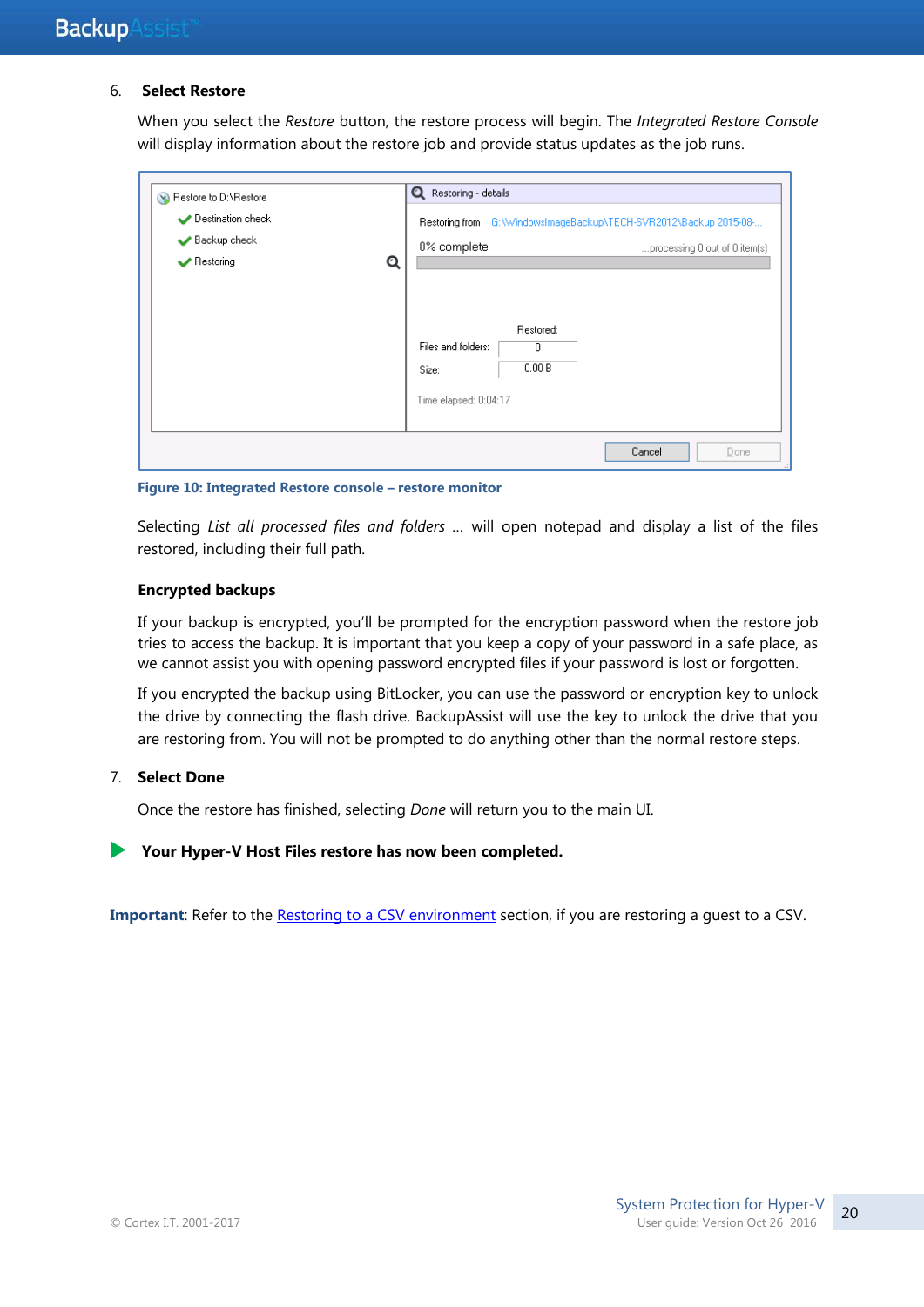## 9.Hyper-V Granular restore



The BackupAssist Restore tab displays two restore options for Hyper-V: **Hyper-V Host Files** and **Hyper-V Granular Restore**. This section explains how to perform an *Hyper-V Granular Restore* using a *System Protection*, *File Protection* or *File Archiving* backup.

**Hyper-V Granular Restore** allows you to restore individual files from a guest using a Hyper-V backup of one or more guests. **Hyper-V Granular Restore** requires the Hyper-V Advanced add-on license.

If you want to recover a full Hyper-V guest, see the [Hyper-V Recovery guide.](http://www.backupassist.com/education/v9/backupassist/hyper-v-recovery-guide.html)

To perform a Hyper-V Granular Restore, follow the steps below:

#### 1. **Select the Restore tab**

The *Restore tab* has a *Home page* and a *Tools page*. The *Home page* is the default page and the recommended starting point for performing a restore. The *Tools page* should only be used by experienced administrators or users being assisted by technical support.

#### 2. **Select Files inside Hyper-V Guests (Hyper-V Granular Restore)**

This will display the guests backed up by this installation of BackupAssist. It can also display backups from other machines added using the *Discover Backups* button.



**Figure 11: Restore tab – backup selection**

**Discover Backups** allows you to browse for backup catalogs created by deleted jobs and other servers. Selecting those backups will add them to the list of available backups.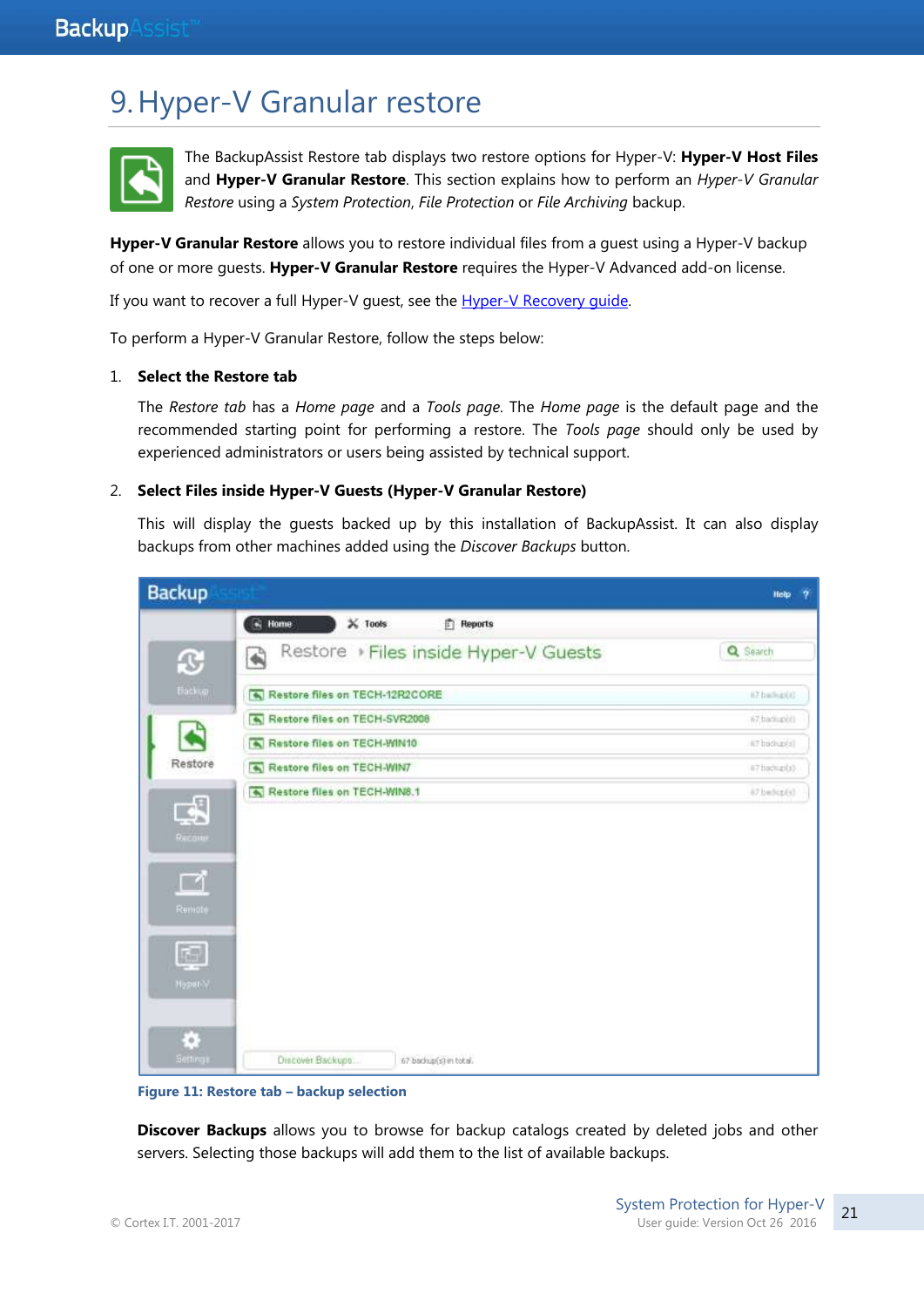There are **Search** buttons on both the guests' screen and the files inside of a guest screen. The Search feature allows you to locate files to restore across multiple guests. When you select Search, the Restore console will display the Search page.

To be able to use the Search feature on a Hyper-V guest, the backup must be cataloged. A Cataloging the Hyper-V guest is enabled by Editing the backup job in the Manage menu as follows:

- For A File Protection backup, select *Catalogue Hyper-V Guests* under *Replication Options.*
- For a System Protection backup, select *Catalogue Hyper-V Guests* under *Imaging Options.*

A backup will only be cataloged if it is created by a backup job that has this option enabled.

| <b>Backup</b>             |                                                                                            |                                                                                    |                                        |                                                                                         | <b>Help</b> |
|---------------------------|--------------------------------------------------------------------------------------------|------------------------------------------------------------------------------------|----------------------------------------|-----------------------------------------------------------------------------------------|-------------|
|                           | $\leftrightarrow$ Home<br>$\mathbb{X}$ Tools                                               | <b>T</b> Reports                                                                   |                                        |                                                                                         |             |
| ſG,                       | ۸                                                                                          | Files inside Hyper-V Guests > Search                                               |                                        |                                                                                         |             |
| <b>Buckup</b>             | $71 + 71$<br><b>Backups</b>                                                                | A better on only be searched it was treated with "Catalogue None-V Guesta' modied. |                                        |                                                                                         |             |
|                           | Filter by<br>$\blacktriangleright$ 3dec<br>2.05.2<br>6/17/2016<br>Backup date:<br>between. | SP HyperV, FR HyperV<br>前三<br>and $7/12016$                                        | 带。                                     |                                                                                         |             |
| Restore                   | Completed in OlivIV, Backgra-with results: 19<br>Search                                    |                                                                                    |                                        |                                                                                         |             |
|                           | $M^*$<br>Search for:                                                                       |                                                                                    |                                        |                                                                                         |             |
| 대<br>Recover              | Created:<br>Before<br>71.6/2016<br>Modified:<br>Before<br>71.6/2016                        | iii v<br>同-                                                                        |                                        |                                                                                         |             |
|                           | She:<br>Equal<br>Link results per backup:                                                  | 阳<br>10,000<br>bytes<br>10,000 0                                                   |                                        |                                                                                         |             |
| $\blacksquare$<br>Ramitia | 1. Windows7\SP HyperV @ 7/1/2016 4:01 PM                                                   |                                                                                    | Found files: 421, desclosies: II       | Search                                                                                  |             |
| 國                         | Name                                                                                       | Created<br>Spe                                                                     | NoWed.                                 | Location                                                                                |             |
|                           | bridog.bt                                                                                  | 11.9118 12/10/2015 9:22 AM                                                         | 12/10/2015 9:22 AM                     | ()7(Volume(26857992-3e6e-11e6-80d0-a41f72                                               |             |
| <b>HyporV</b>             | bmdog.bit                                                                                  | 11.92 kB 2J4/2016 9:14 AM                                                          | 2/4/2016 9:14 AM                       | ()7) Volume (26857992-3e6e-11e6-80d0-a41F72                                             |             |
|                           | playready sula.txt                                                                         | 14.30 kB 4J12/2011 6:17 PM                                                         | 4/12/2011 6:17 PM                      | 1171Volume(26857992-3e6e-11e6-80d0-e41f72                                               |             |
|                           | playready eula.txt                                                                         | 14.30 B 4/12/2011 6:17 PM                                                          | 4/12/2011 6:17 PM                      | \\7\Volume{26857992-3e6e-11e6-80d0-a41f72                                               |             |
|                           | playReady sula cernibit                                                                    | 35.61 kB 4/12/2011 6:17 PM                                                         | 4/12/2011 6:17 PM                      | (i/\Volume{26857992-3ede-11e6-80d0-e41F72<br>117\\okatie(26857992-3e6e-11e6-80d0-a41f72 |             |
|                           |                                                                                            | 35.81 lB 4/12/2011 6:17 PM                                                         | 4/12/2011 6:17 PM                      |                                                                                         |             |
|                           | playReady mula cem.txt                                                                     |                                                                                    |                                        |                                                                                         |             |
| ×                         | default.help.txt<br>default.help.txt                                                       | 2.17 kB 4/12/2011 6:17 PM<br>2.17 kB 4/12/2011 6:17 PM                             | 4/12/2011 6:17 PM<br>4/12/2011 6:17 PM | \\7\Volume{26857992-3e6e-11e6-80d0-a41f72<br>1)71Volume (26857992-3e6e-11e6-80d0-a41772 |             |

#### **Figure 12: Restore Tab – Search page**

- c) The *Backups* section allows you to use the *Jobs* Filter, to limit the search to specific backup jobs. You can also use the *Backup Date* filter to search within a specified date range.
- d) The *Search* section is used to enter a search term associated with the name of the file you want to find. The *Search for* field will take the string provided and search for occurrences of that string within a file or directory name. The results of the search are displayed by backup.

You can refine your search using the Search section's Created, Modified and Size options. Ticking any of these options will activate a drop down list of variables to select from. For Created and Modified, you can select a date using the Calendar selection fields. For Size, you can select the file size in bytes.

e) To perform a restore, select the file/s that you want to restore and select the *Restore* button.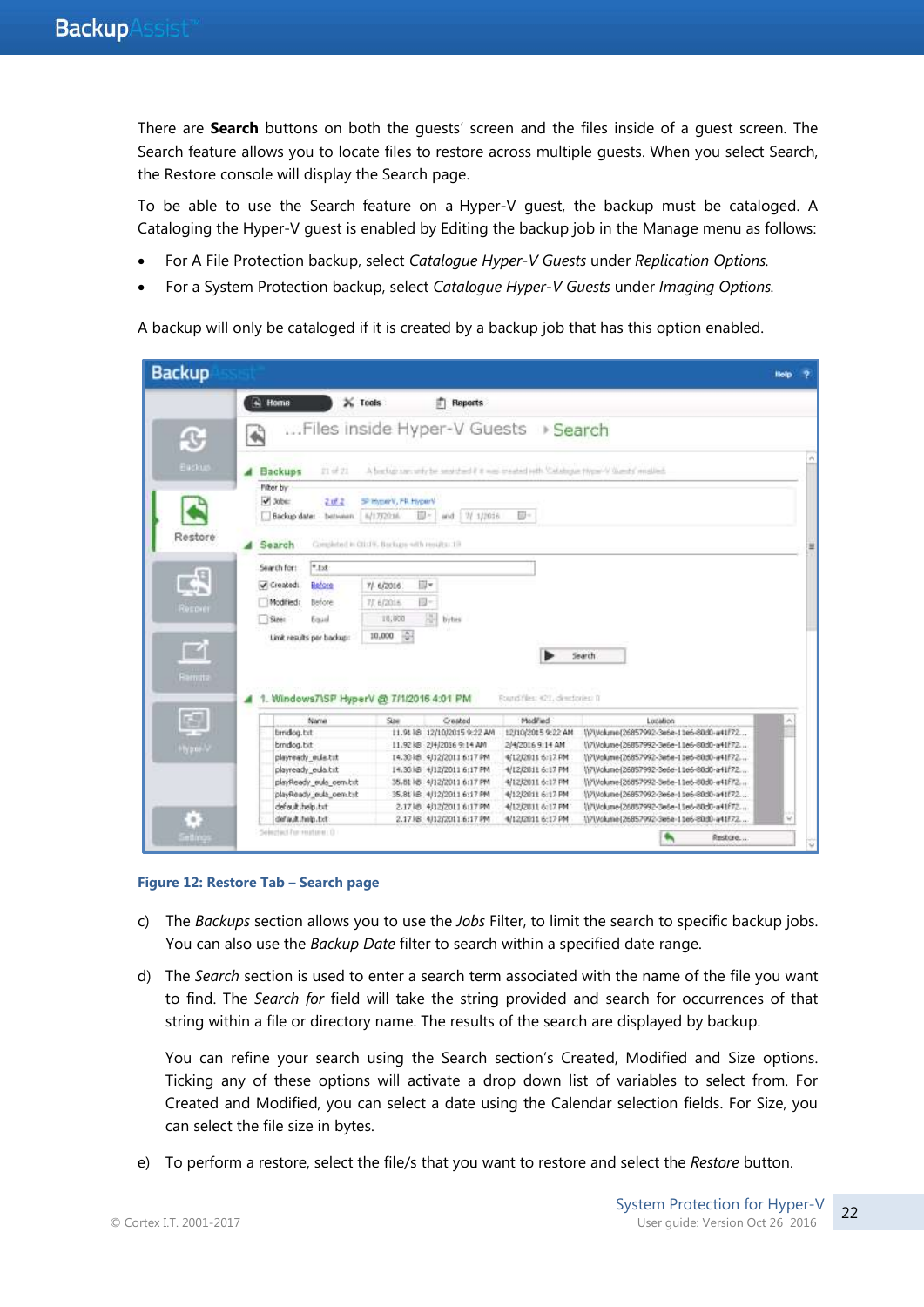#### 3. **Select the guest that you want to restore files from.**

The screen will reload and display all available backups for that guest. The tabs above the list of backups can be used to help locate the required backup.

- The *Last 7 days* and *Last 30 days* tabs display the backups within those ranges.
- The *Custom* tab allows you to select a specific date range and display backups for that period.



#### 4. **Select the backup that you want to restore from**

Clicking on a backup's name will open the *Integrated Restore Console.* The *Integrated Restore Console* is used to select the data to be restored, where to restore it to and the restore conditions.

#### 5. **Select the data that you want to restore**



**Figure 13: Integrated Restore Console**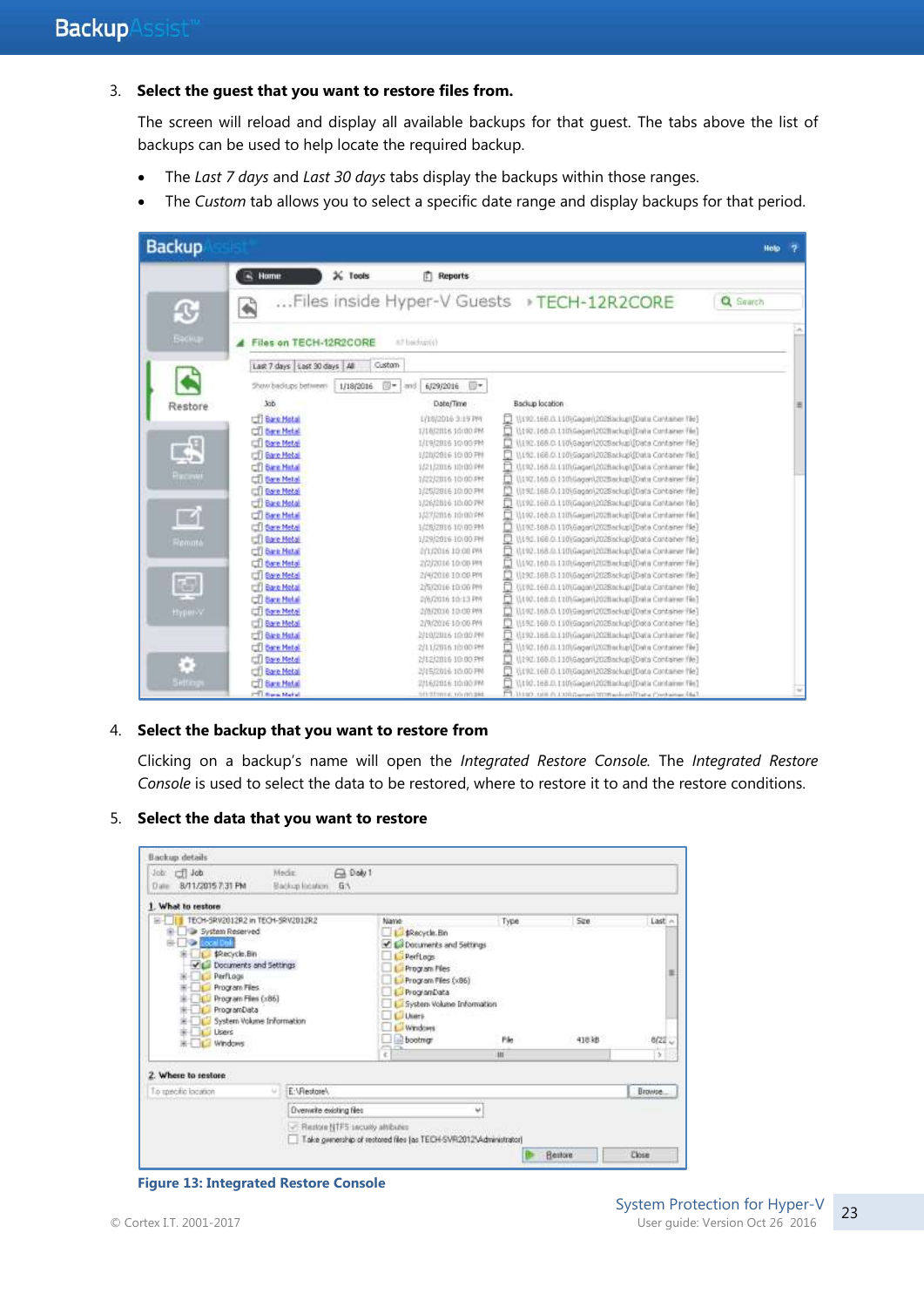#### 6. **Select Where to restore the data to**

Follow these steps to select the restore destination for the guest data and the restore options:

- f) Under *Where to restore* select *To original location* or *To Specific location*.
- g) Use the *Browse* button to locate and select the restore destination.
- h) Use the drop down box to set the overwrite rules. The overwrite rules will apply if the files being restored encounter files with the same name in the restore destination. You can select:
	- **Overwrite existing files** The restored files will overwrite files in the restore destination.
	- **Do not overwrite existing files** The restored files will not overwrite files in the restore destination. This means the files will not be restored.
	- **Only overwrite older files** If a source file has changed since the backup was made it will not be overwritten.
- i) Review the **Restore NTFS security attributes** option

If you select this option, the NTFS security attributes the file had when it was backed up will be retained when the file is restored. The NTFS security attributes can be viewed in the *Security* tab on the file's *Properties*

#### j) Review the **Take ownership of restored files** option

Selecting the *Take ownership of restored files* tick box will give the current user ownership of the restored files. The user is shown to the right of the text box description.

#### 7. **Select Restore**

When you select the *Restore* button, the restore process will begin. The *Integrated Restore Console*  will display information about the restore job and provide status updates as the job runs.

| Restore to E:\Restore<br>$\infty$          |   | Q<br>Restoring - details |                |                                                                                                                      |                                |
|--------------------------------------------|---|--------------------------|----------------|----------------------------------------------------------------------------------------------------------------------|--------------------------------|
| Destination check<br>Restoring<br>$\infty$ | Q | Restoring from<br>to     |                | C:\ProgramData\BackupAssist v9\temp\nkwyazsp\Backup Usi<br>E:\Restore\Documents and Settings\Administrator\AppData\L |                                |
|                                            |   | 0% complete              |                |                                                                                                                      | processing 15 out of 0 item(s) |
|                                            |   |                          |                |                                                                                                                      |                                |
|                                            |   | Files and folders:       | Restored:<br>9 | Errors:<br>6                                                                                                         |                                |
|                                            |   | Size:                    | 115 MB         |                                                                                                                      |                                |
|                                            |   | Time elapsed: 0:00:02    |                |                                                                                                                      |                                |
|                                            |   |                          |                |                                                                                                                      |                                |
|                                            |   |                          |                | Cancel                                                                                                               | Done                           |

**Figure 14: Integrated Restore console – restore monitor**

Selecting *List all processed files and folders …* will open notepad and display a list of the files restored, including their full path.

#### 8. **Select Done**

**Your Hyper-V Granular Restore has now been completed.**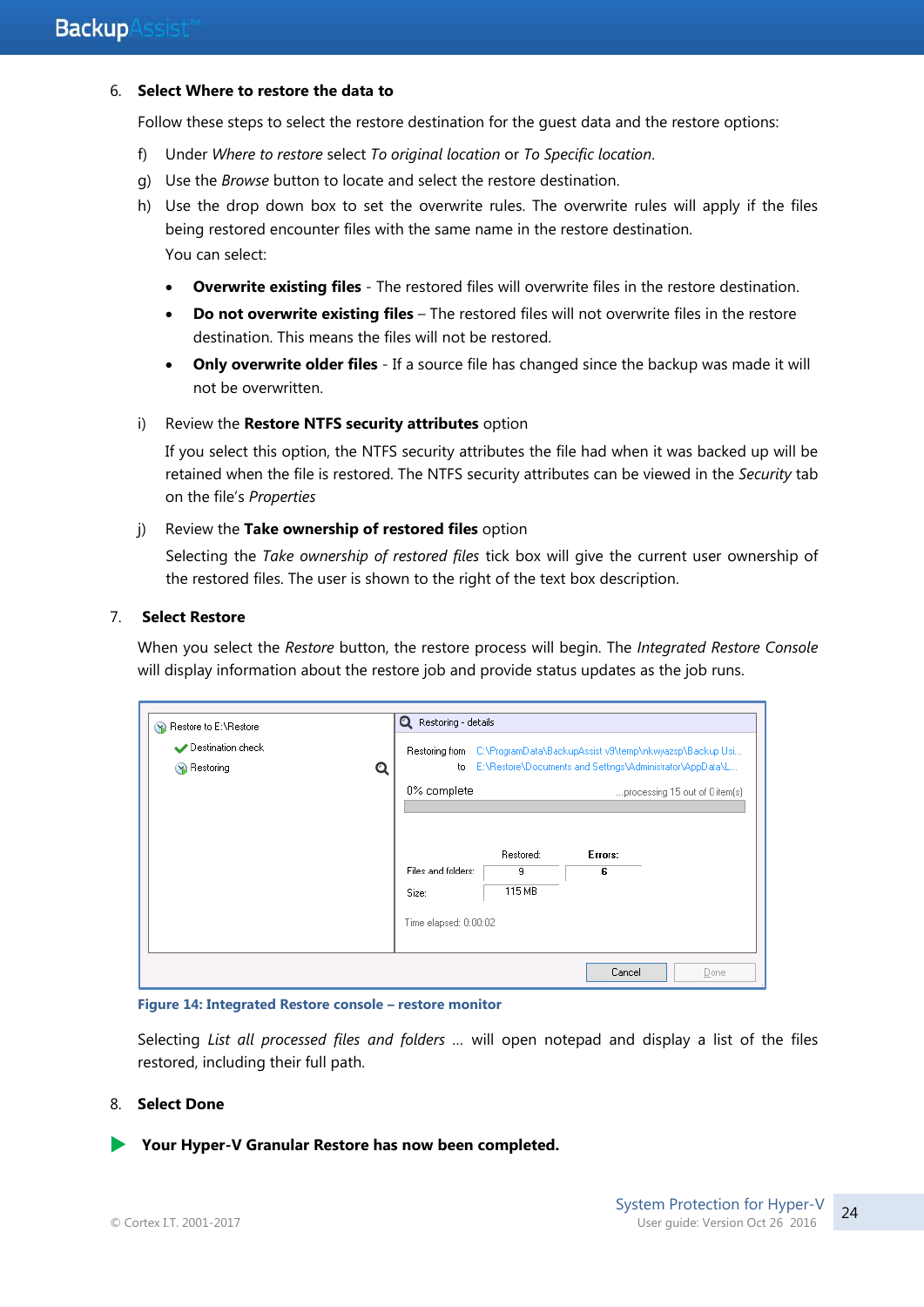## 10. Hyper-V backup management

Once you have created a backup job, you can modify the settings and access advanced configuration options using the *Manage* menu.

To access the backup management screen:

- 1. Select the BackupAssist, **Backup tab.**
- 2. Select **Manage** from the top menu. A list of all backup jobs will be displayed.
- 3. Select the backup job you want to modify, and select **Edit.**
- 4. Select the required configuration item on the left. Key configurations are described below.

To learn more about the backup management options, see the [Backup tab guide.](http://www.backupassist.com/education/v9/backupassist/backup-tab-guide.html)

## **Scheduling**

Selecting *Scheduling* will display the **Scheduling options.** You can use this screen to change the default time and days of your scheme's daily backups. If you selected a scheme with archive backups (e.g. weekly, monthly), you can specify when each archive backup will run. Some backup types will have additional configuration options. The current scheme is shown, along with two pop-up menus: *Select a new schedule* and *Customize schedule*.

**Select a new Schedule:** This will display the pre-configured backup schemes that you chose from during the creation of your backup job. You can select a different scheme using this option.

**Customize schedule:** This selection can be used to modify each backup within your current schedule. The customizations available will depend on the type of backup and the type of backup media used.

To learn more about Scheduling, refer to the **Backup tab quide and our scheduling blog articles**. To learn about full, differential and incremental backups, see our **Backup Methods**, blog article.

## Files and applications

The Files and applications tab can be used to modify your Hyper-V and data selections. This screen also displays a **Hyper-V CSV options** tab and an **Exchange VM Detection** tab, to change the information provided when the backup job was created.

## Imaging options

Imaging options provides configurations that can be applied to an existing System Protection backup.

#### **Backup history storage**

This option is used to determine how space is allocated for shadow storage on a removable backup destination. Shadow storage is used by VSS to store historical backup data from previous backup jobs.

There are two options available:

#### **Use all available space for backup history**

With this option, BackupAssist makes all free space on the backup destination available for storing historical backups. The exact amount of the space used changes with time, depending on the amount of space used by the latest backup and other data.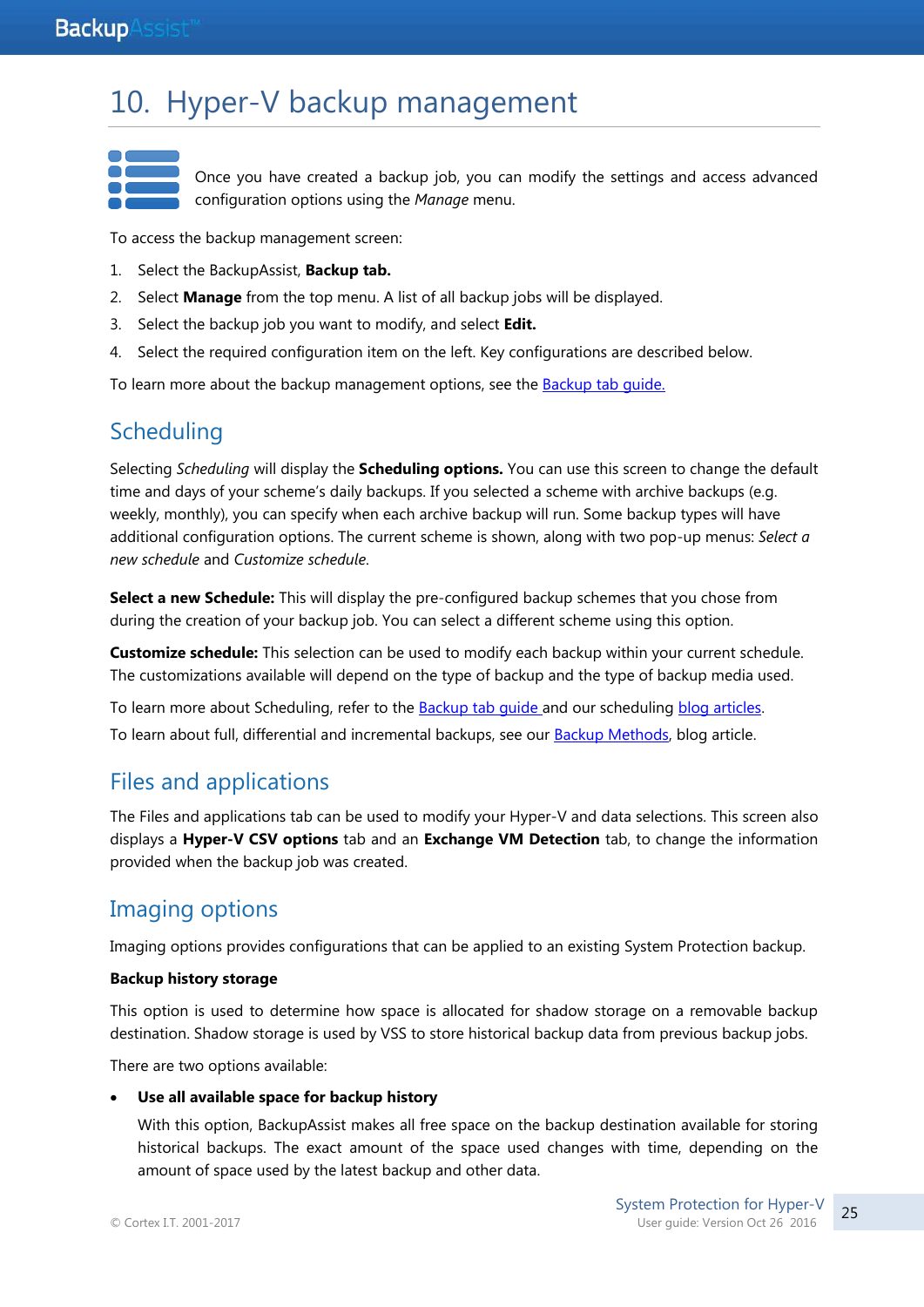#### **Manually manage space for backup history**

With this option, Windows is used to determine the shadow storage size. You can allow Windows to automatically determine the size, or manually manage the size yourself using either the Windows Server settings or the vssadmin tool.



**Figure 15: Imaging options - Backup history storage** 

#### **To set the size using the Windows Server settings:**

- For Windows Server 2008, right click the drive and select Configure Shadow Copies
- For Windows Server 2012 and later, open the drive's properties, select *Shadow Copies* tab, access Settings.

#### **To set the size using the vssadmin tool:**

- You can view the amount of space reserved for the shadow copy storage by running the command *vssadmin list shadowstorage* at an elevated command prompt.
- You can change the amount of disk space allocated to the shadow copy storage in GB or as a percentage of the disk, using the following commands.

*vssadmin Resize ShadowStorage /For=X: /On=X: /Maxsize=XX% vssadmin Resize ShadowStorage /For=X: /On=X: /Maxsize=XXGB* This will resize the limit to *XX* size for drive *X:*

**The use all available space for backup history** option is equivalent to "*vssadmin Resize ShadowStorage /For=X: /On=X: /Maxsize=UNBOUNDED*".

To see more VSS admin commands, please refer to this [Microsoft VSS admin resource.](http://technet.microsoft.com/en-us/library/cc754968.aspx) For quidance on what the size should be, see our article on [Image backup destinations.](http://www.backupassist.com/blog/support/image-backup-destination-selection/)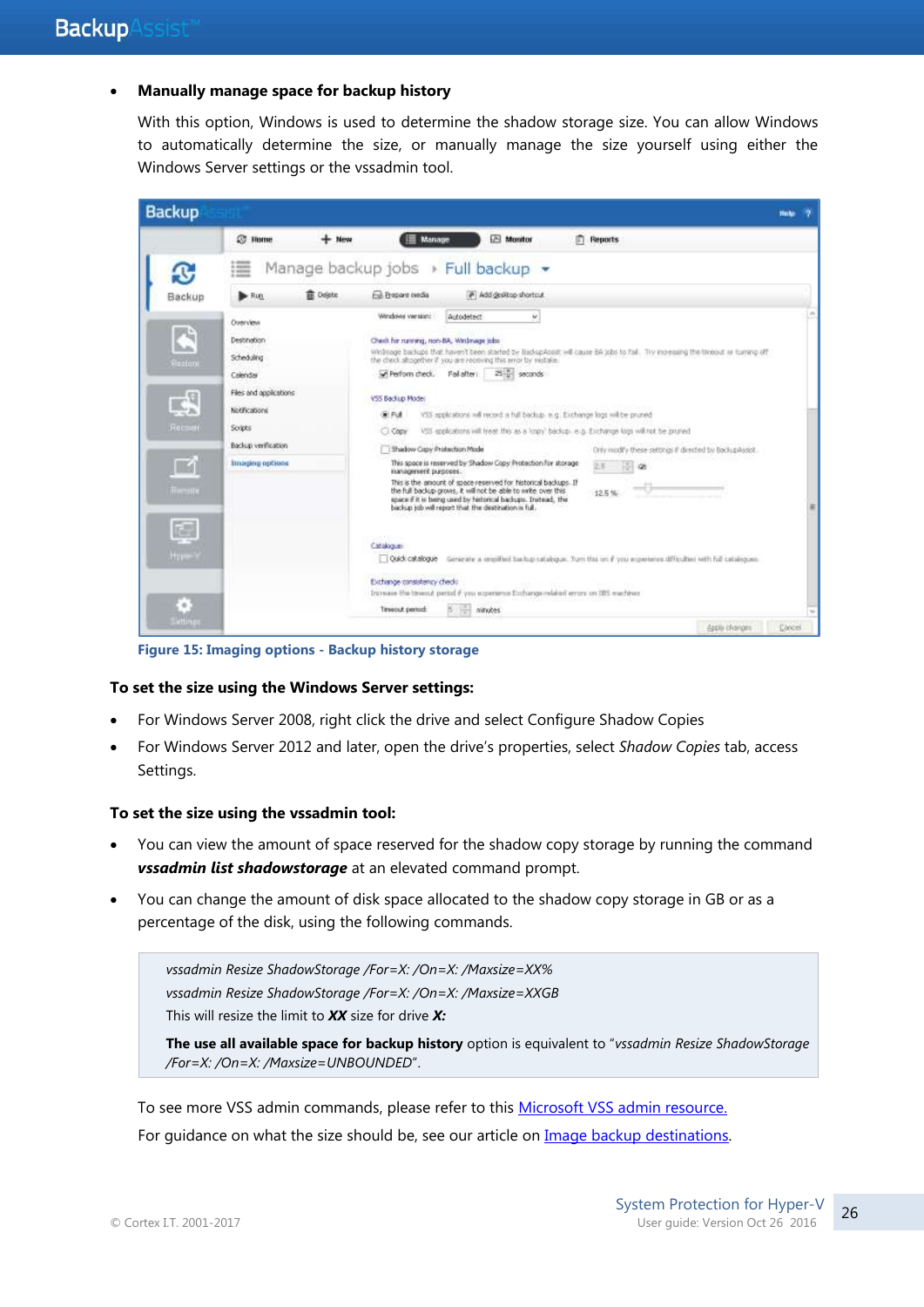## 11. The Hyper-V Config Reporter

Best practice backup standards require you to document the configurations of every important server so you can recreate or reconfigure it in the event of a major disaster. With Hyper-V, if you need to migrate a guest machine from one host to another, or restore a guest to a new host, you need the configuration settings of the relevant guest(s) so you can manually create new guest machines that match the original configuration.

To fully document the setup of a Hyper-V Server, you need to include the setup of each guest machine and the configuration of the host. The BackupAssist Hyper-V Config Reporter (included with the *Hyper-V Granular Restore Add-on*) simplifies and automates this task by creating an HTML report of the configuration settings for each Hyper-V guest VM, and the Hyper-V host settings. The report contains everything needed to recreate the host, migrate a guest from one host to another, or restore a guest to a new host.

System Protection backup reports contain a **Recovery Options section**, which explains the BIOS, EFI and Hyper-V guest recovery options available for each System Protection backup.

To generate a report using the Hyper-V Config Reporter:

1. Run the Hyper-V Config Reporter from the Windows Start Menu on the Hyper-V host machine.

The Hyper-V Config Reporter will display a list of guests configured on the Hyper-V host.

| Hyper-V Config Reporter                                                                 |       |
|-----------------------------------------------------------------------------------------|-------|
| Select Hyper-V Guest Virtual Machines                                                   |       |
| To include a Guest Virtual Machine in your Hyper-V Config Report, select its check box. |       |
| Π≣<br><b>QA-CSV1</b>                                                                    |       |
| ServerCore                                                                              |       |
| $\frac{3}{2}$ SBS2011<br>⊽                                                              |       |
|                                                                                         |       |
|                                                                                         |       |
|                                                                                         |       |
| □ and Include Host Security Report                                                      |       |
|                                                                                         |       |
| Generate Report                                                                         | Close |

**Figure 16: Hyper-V Config Reporter – guest selection**

2. To generate a report of your guest VM settings, select the individual guest from the list that you want, and click **Generate Report.**

Check **Include Host Security Report** if you want the report to include security and access settings that have been configured on the actual Hyper-V host.

3. A HTML report will then be created and displayed in a new window. You can use the buttons at the top of the Hyper-V Config Reporter window to either print a copy of the report, save the report to a HTML file that can be opened with a web browser, or close the report window.

At the top of the report, as shown below, is a list of all the guest VMs selected during the previous step. If you click the Virtual Machine Name link of any guest in the list you will be directed to a list of settings for the latest running configuration for that guest VM.